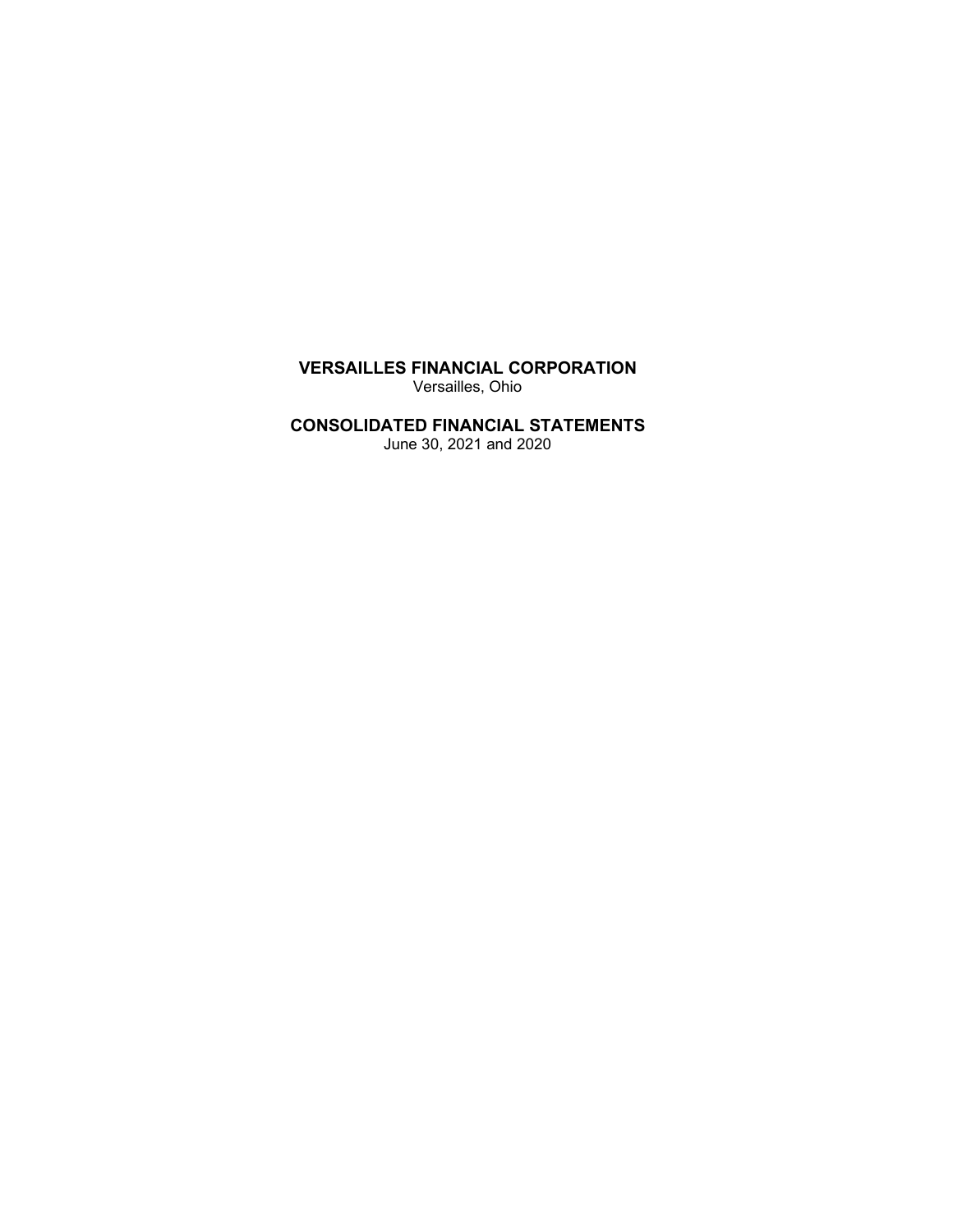# VERSAILLES FINANCIAL CORPORATION Versailles, Ohio

CONSOLIDATED FINANCIAL STATEMENTS June 30, 2021 and 2020

# **CONTENTS**

| CONSOLIDATED FINANCIAL STATEMENTS |  |
|-----------------------------------|--|
|                                   |  |
|                                   |  |
|                                   |  |
|                                   |  |
|                                   |  |
|                                   |  |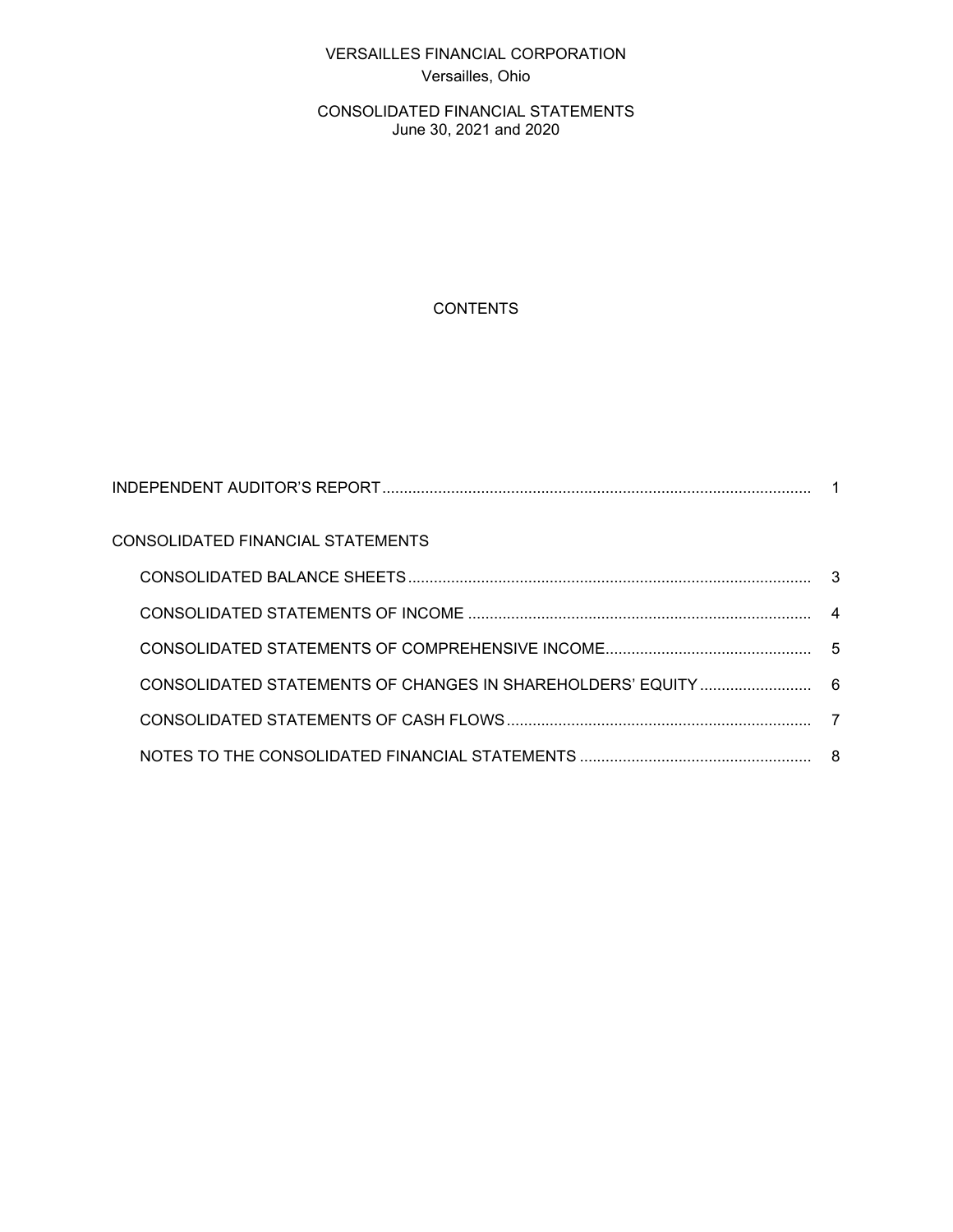

### INDEPENDENT AUDITOR'S REPORT

Board of Directors Versailles Financial Corporation Versailles, Ohio

#### **Report on the Financial Statements**

We have audited the accompanying consolidated financial statements of Versailles Financial Corporation, which comprise the consolidated balance sheets as of June 30, 2021 and 2020, and the related consolidated statements of income, comprehensive income, changes in shareholders' equity, and cash flows for the years then ended, and the related notes to the consolidated financial statements.

#### *Management's Responsibility for the Financial Statements*

Management is responsible for the preparation and fair presentation of these consolidated financial statements in accordance with accounting principles generally accepted in the United States of America; this includes the design, implementation, and maintenance of internal control relevant to the preparation and fair presentation of consolidated financial statements that are free from material misstatement, whether due to fraud or error.

#### *Auditor's Responsibility*

Our responsibility is to express an opinion on these consolidated financial statements based on our audits. We conducted our audits in accordance with auditing standards generally accepted in the United States of America. Those standards require that we plan and perform the audit to obtain reasonable assurance about whether the consolidated financial statements are free from material misstatement.

An audit involves performing procedures to obtain audit evidence about the amounts and disclosures in the consolidated financial statements. The procedures selected depend on the auditor's judgment, including the assessment of the risks of material misstatement of the consolidated financial statements, whether due to fraud or error. In making those risk assessments, the auditor considers internal control relevant to the entity's preparation and fair presentation of the consolidated financial statements in order to design audit procedures that are appropriate in the circumstances, but not for the purpose of expressing an opinion on the effectiveness of the entity's internal control. Accordingly, we express no such opinion. An audit also includes evaluating the appropriateness of accounting policies used and the reasonableness of significant accounting estimates made by management, as well as evaluating the overall presentation of the consolidated financial statements.

We believe that the audit evidence we have obtained is sufficient and appropriate to provide a basis for our audit opinion.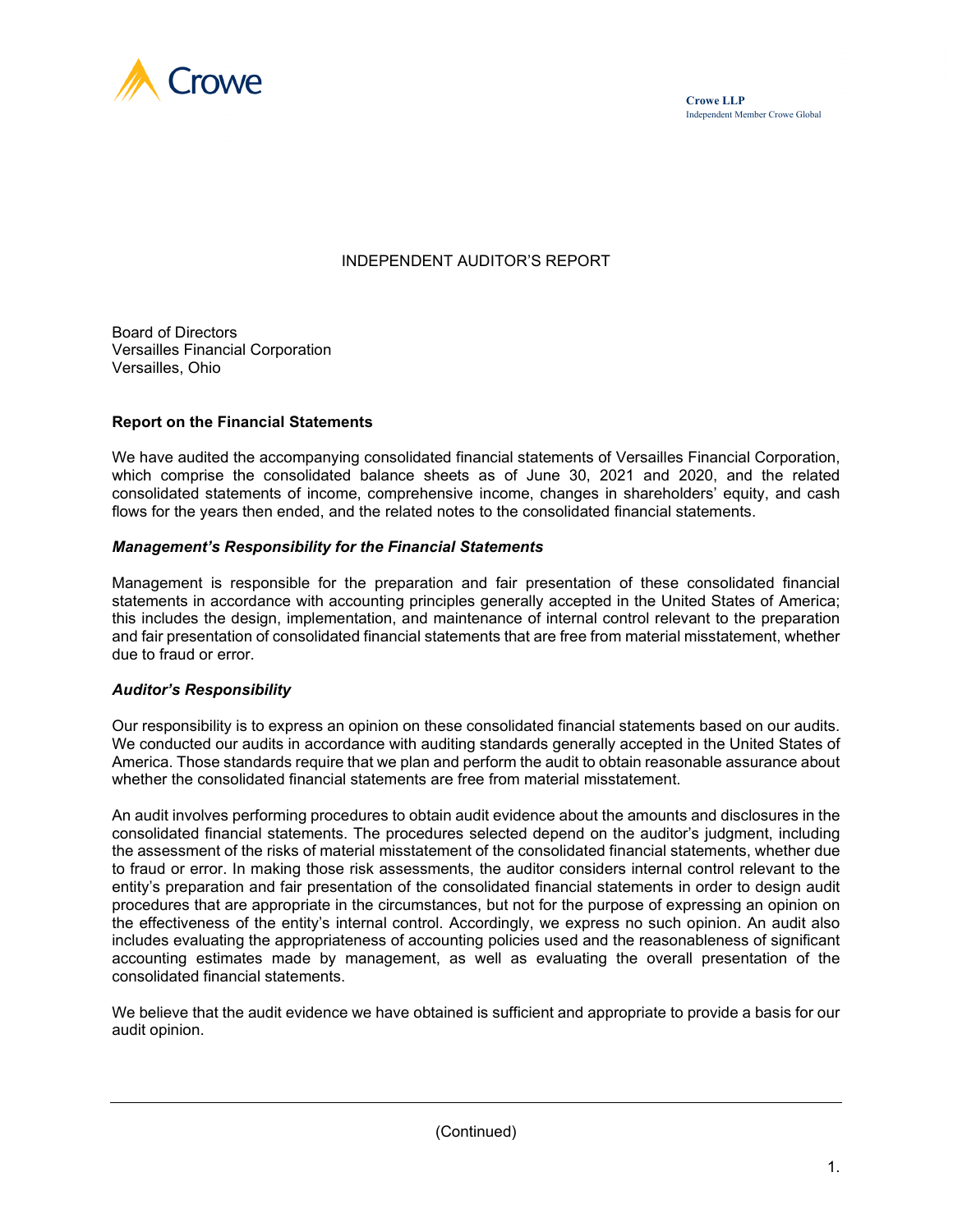#### *Opinion*

In our opinion, the consolidated financial statements referred to above present fairly, in all material respects, the financial position of Versailles Financial Corporation as of June 30, 2021 and 2020, and the results of its operations and its cash flows for the years then ended in accordance with accounting principles generally accepted in the United States of America.

Crown Lot

Crowe LLP

Columbus, Ohio September 29, 2021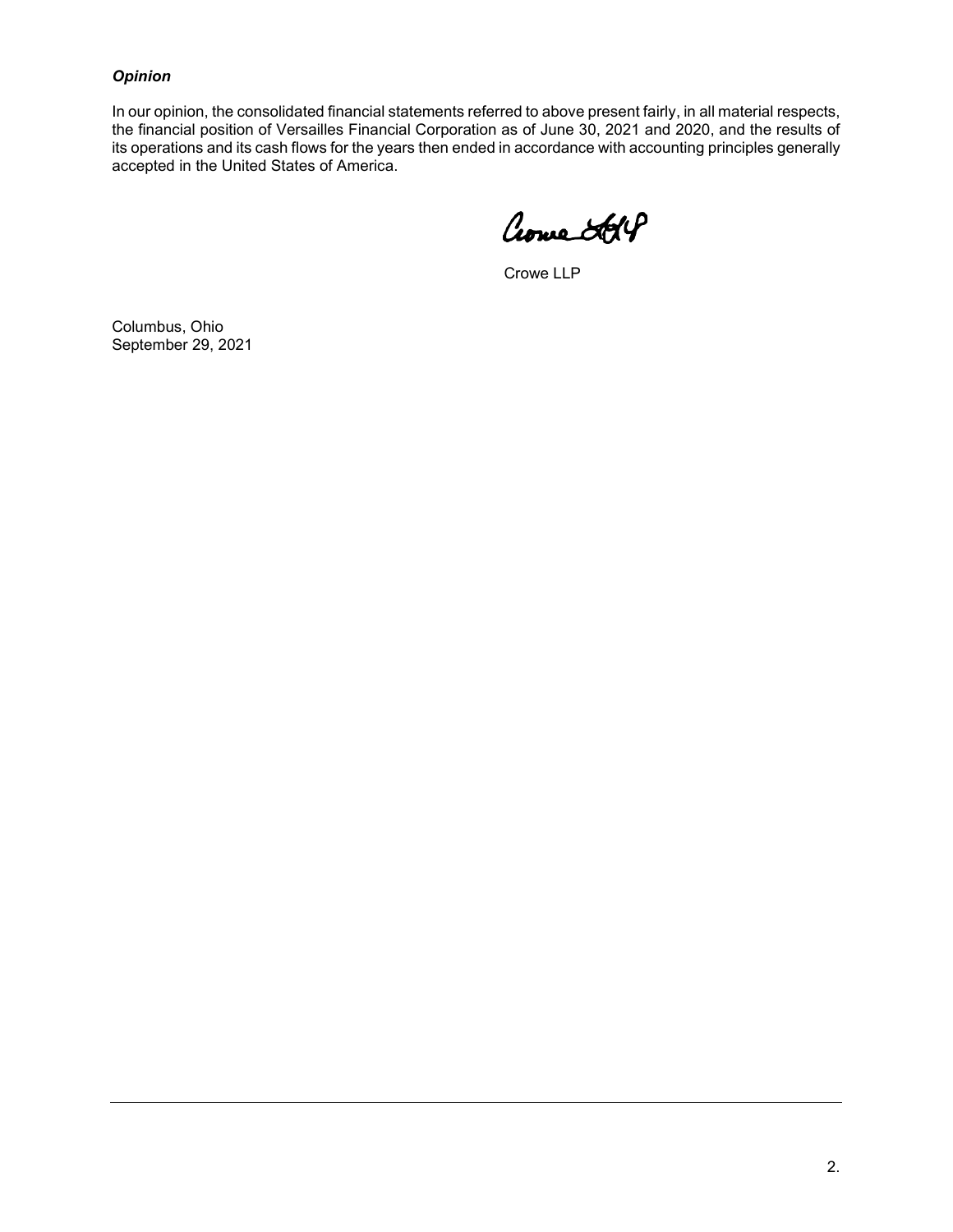#### VERSAILLES FINANCIAL CORPORATION CONSOLIDATED BALANCE SHEETS June 30, 2021 and 2020

|                                                        | 2021              | 2020            |
|--------------------------------------------------------|-------------------|-----------------|
| <b>ASSETS</b>                                          |                   |                 |
| Cash and due from financial institutions               | 4,264,479<br>\$   | 5,282,390<br>\$ |
| Overnight deposits and Federal Funds sold              | 12,711,000        | 11,602,000      |
| Total cash and cash equivalents                        | 16,975,479        | 16,884,390      |
| Interest-bearing time deposits in other financial      |                   |                 |
| institutions                                           | 1,750,000         | 1,250,000       |
| Securities available for sale                          | 5,601,884         |                 |
| Securities held to maturity (fair value of \$36,648 at |                   |                 |
| June 30, 2021 and \$64,021 at June 30, 2020)           | 36,212            | 61,952          |
| Loans, net of allowance of \$255,432 at                |                   |                 |
| June 30, 2021 and 2020                                 | 35,788,968        | 39,207,690      |
| Federal Home Loan Bank stock                           | 397,500           | 397,500         |
| Premises and equipment, net                            | 1,112,169         | 1,138,505       |
| Accrued interest receivable                            | 75,515            | 92,106          |
| Other assets                                           | 466,191           | 382,263         |
| Total assets                                           | \$62,203,918      | \$59,414,406    |
| <b>LIABILITIES</b>                                     |                   |                 |
| Savings and checking accounts                          | \$31,973,908      | \$ 26,613,207   |
| Certificates of deposit                                | 14,756,673        | 17,415,023      |
| <b>Total deposits</b>                                  | 46,730,581        | 44,028,230      |
| Federal Home Loan Bank advances                        | 2,000,000         | 2,000,000       |
| <b>Other liabilities</b>                               | 1,356,352         | 1,260,976       |
| <b>Total liabilities</b>                               | 50,086,933        | 47,289,206      |
| <b>SHAREHOLDERS' EQUITY</b>                            |                   |                 |
| Preferred stock, \$.01 par value, 1,000,000 shares     |                   |                 |
| authorized, none issued and outstanding                |                   |                 |
| Common stock, \$.01 par value, 10,000,000 shares       |                   |                 |
| authorized; 387,289 shares issued                      | 3,850             | 3,845           |
| Additional paid-in capital                             | 3,082,651         | 3,055,083       |
| Retained earnings                                      | 9,546,705         | 9,583,322       |
| Treasury stock, 35,460 shares, at cost                 | (354, 600)        | (354, 600)      |
| Unearned employee stock ownership plan shares          | (145, 350)        | (162, 450)      |
| Accumulated other comprehensive loss                   | (16, 271)         |                 |
| Total shareholders' equity                             | 12,116,985        | 12,125,200      |
| Total liabilities and shareholders' equity             | 62,203,918<br>SS. | \$59,414,406    |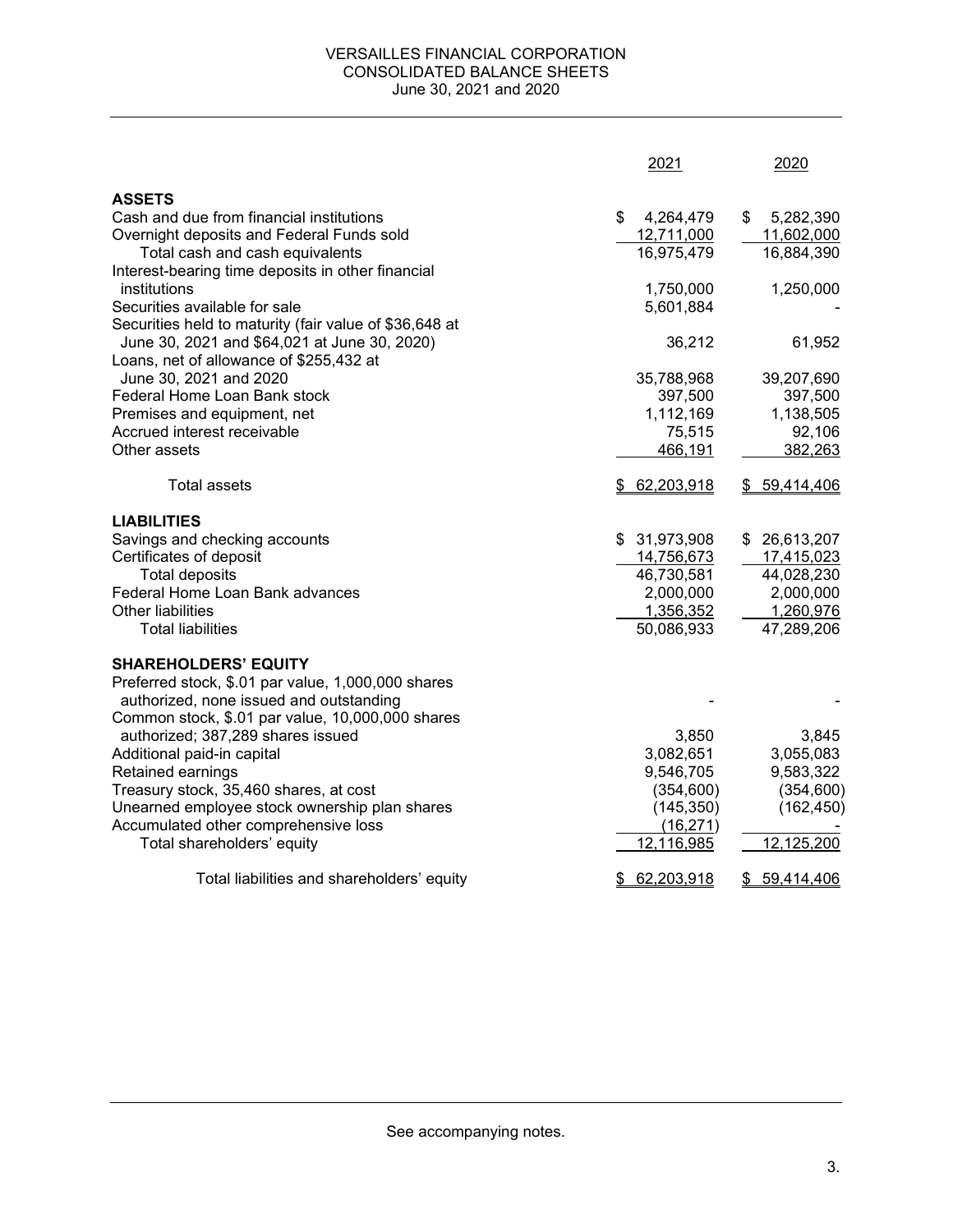#### VERSAILLES FINANCIAL CORPORATION CONSOLIDATED STATEMENTS OF INCOME Years ended June 30, 2021 and 2020

|                                                        | 2021                | 2020              |
|--------------------------------------------------------|---------------------|-------------------|
| Interest and dividend income                           | \$                  |                   |
| Loans, including fees<br>Securities available for sale | 1,686,340<br>10,055 | \$<br>1,984,683   |
| Securities held to maturity                            | 1,249               | 2,850             |
| <b>FHLB</b> dividends                                  | 7,934               | 13,443            |
| Deposits with banks                                    | 28,185              | 139,985           |
| Total interest and dividend income                     | 1,733,763           | 2,140,961         |
| Interest expense                                       |                     |                   |
| Deposits                                               | 194,585             | 290,584           |
| Federal Home Loan Bank advances                        | 47,934              | 54,450            |
| Total interest expense                                 | 242,519             | 345,034           |
| Net interest income                                    | 1,491,244           | 1,795,927         |
| Provision for loan losses                              |                     |                   |
| Net interest income after provision for loan losses    | 1,491,244           | 1,795,927         |
| Noninterest income                                     |                     |                   |
| Other income                                           | 25,354              | 20,525            |
| Total noninterest income                               | 25,354              | 20,525            |
| Noninterest expense                                    |                     |                   |
| Salaries and employee benefits                         | 676,965             | 726,799           |
| Occupancy and equipment                                | 88,322              | 83,707            |
| Directors' fees                                        | 81,600              | 81,600            |
| Data processing<br>Franchise taxes                     | 154,069<br>65,962   | 146,848<br>77,493 |
| Legal, accounting and exam fees                        | 120,469             | 121,475           |
| Federal deposit insurance                              | 13,647              | 2,195             |
| Other                                                  | 121,088             | 127,214           |
| Total noninterest expense                              | 1,322,122           | 1,367,331         |
| Income before income taxes                             | 194,476             | 449,121           |
| Income tax expense                                     | 45,999              | 99,000            |
| Net income                                             | \$<br>148,477       | 350,121           |
| Basic and diluted earnings per common share            | \$<br>0.40          | \$<br>0.94        |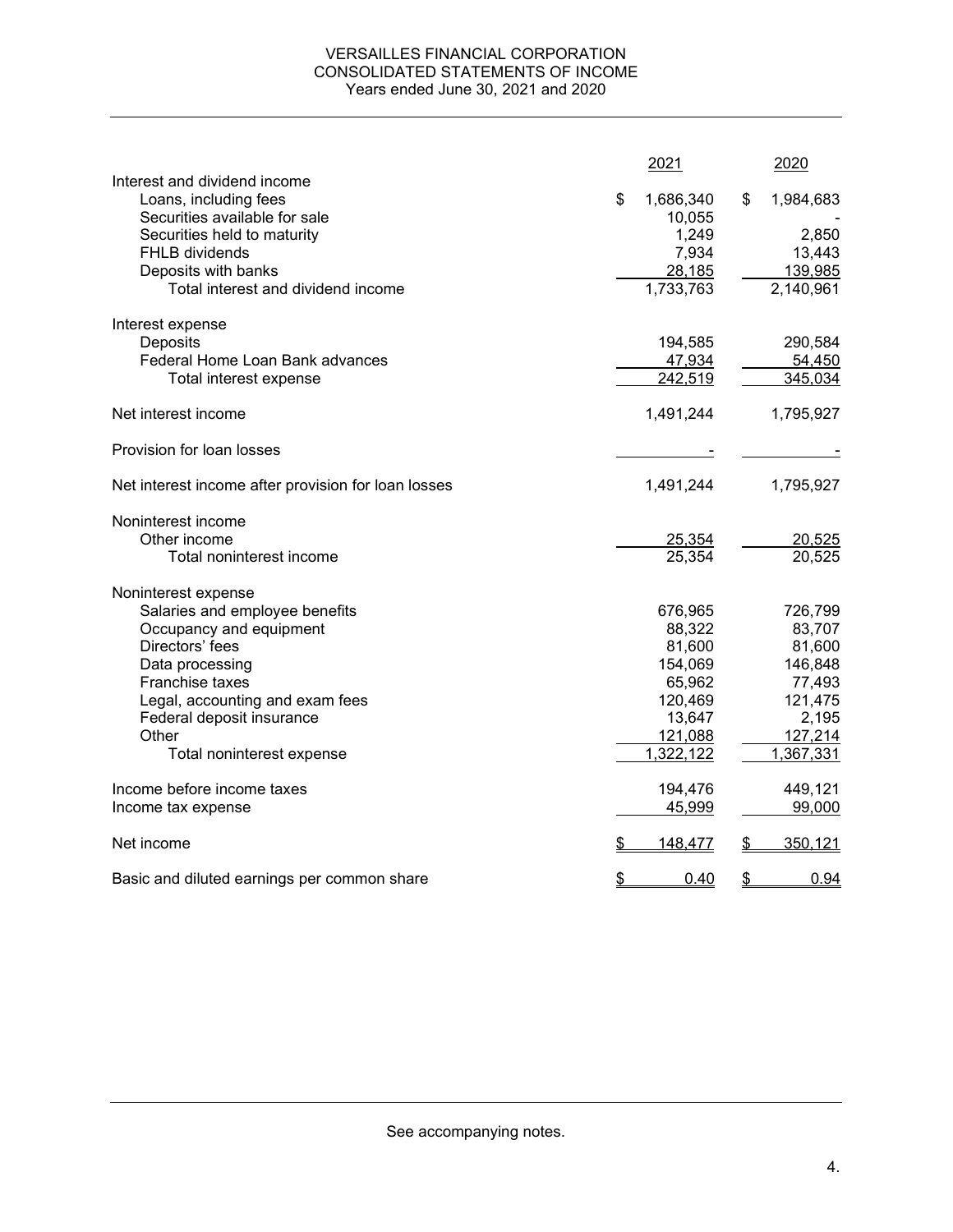#### VERSAILLES FINANCIAL CORPORATION CONSOLIDATED STATEMENTS OF COMPREHENSIVE INCOME Years ended June 30, 2021 and 2020

|                                                                                                                                                                            | 2021                           |   | 2020    |
|----------------------------------------------------------------------------------------------------------------------------------------------------------------------------|--------------------------------|---|---------|
| Net income                                                                                                                                                                 | \$<br>148.477                  | S | 350,121 |
| Other comprehensive income (loss):<br>Unrealized holding gains (losses) on<br>securities available for sale<br>Tax effect<br>Other comprehensive income (loss), net of tax | (20, 596)<br>4,325<br>(16,271) |   |         |
| Comprehensive income                                                                                                                                                       | 132.206                        |   | 350,121 |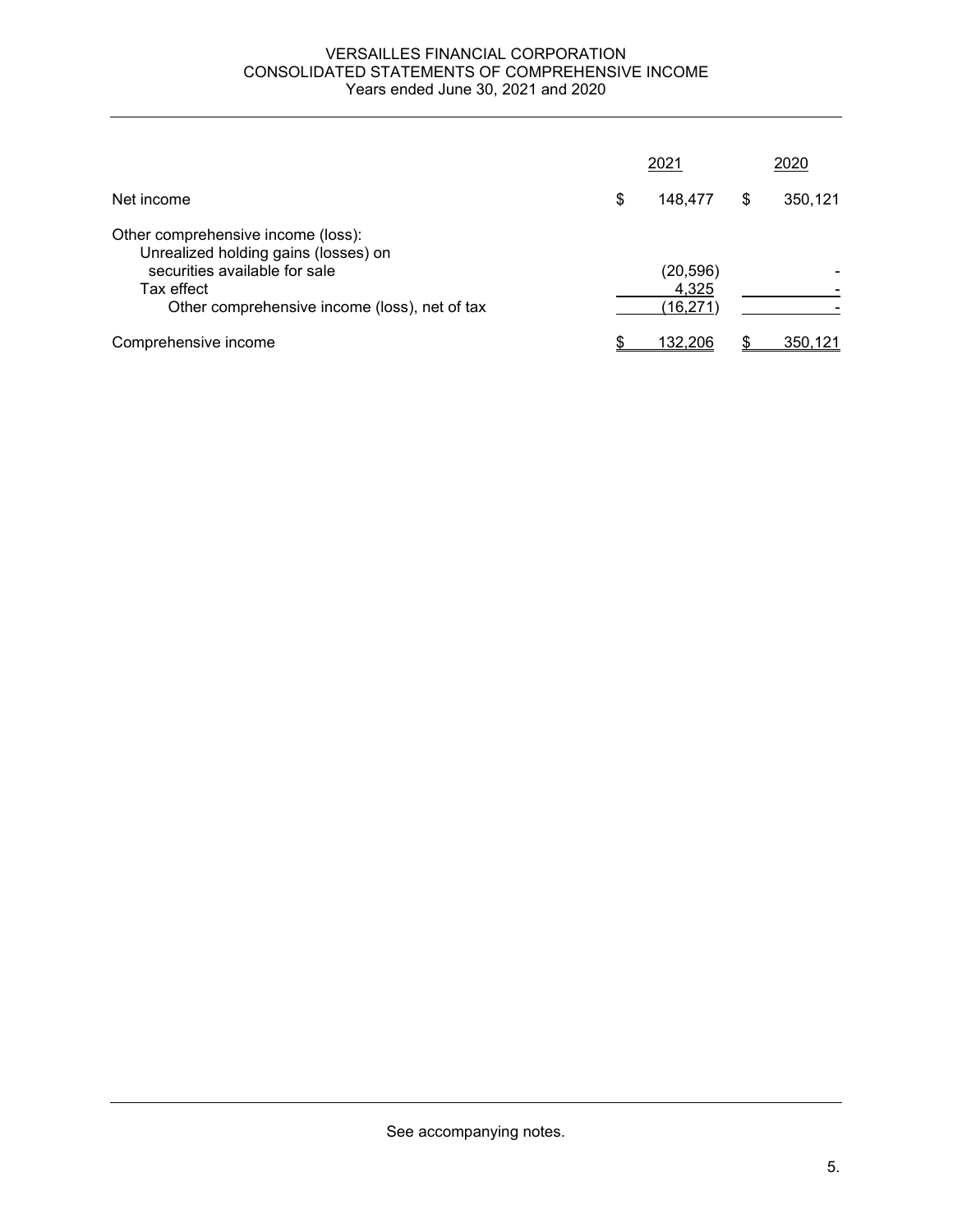#### VERSAILLES FINANCIAL CORPORATION CONSOLIDATED STATEMENTS OF CHANGES IN SHAREHOLDERS' EQUITY Years ended June 30, 2021 and 2020

|                                                                               | Common<br><b>Stock</b> | Additional<br>Paid-In Capital | Retained<br>Earnings | Treasury<br>Stock | Unearned<br><b>ESOP Shares</b> | <b>Accumulated Other</b><br>Comprehensive<br>Income (Loss) | Total        |
|-------------------------------------------------------------------------------|------------------------|-------------------------------|----------------------|-------------------|--------------------------------|------------------------------------------------------------|--------------|
| Balance at July 1, 2019                                                       | \$<br>3,871            | 3,089,125<br>\$               | 9,417,442<br>\$      | \$<br>(354, 600)  | (179, 550)<br>\$               | \$                                                         | 11,976,288   |
| Net income                                                                    |                        |                               | 350,121              |                   |                                |                                                            | 350,121      |
| Commitment to release 1,710 ESOP<br>common shares, at fair value              |                        | 25,428                        |                      |                   | 17,100                         |                                                            | 42,528       |
| Repurchase of 3,328 vested ESOP<br>common shares, held in reserve as unissued | (33)                   | (93, 151)                     |                      |                   |                                |                                                            | (93, 184)    |
| Dividend paid, \$0.50 per share                                               |                        | $\overline{\phantom{a}}$      | (184, 241)           |                   |                                |                                                            | (184, 241)   |
| Vesting of 700 shares under restricted stock<br>award plan                    | $\overline{7}$         | (7)                           |                      |                   |                                |                                                            |              |
| Stock-based compensation expense                                              |                        | 33,688                        |                      |                   |                                |                                                            | 33,688       |
| Balance at June 30, 2020                                                      | 3,845                  | 3,055,083                     | 9,583,322            | (354, 600)        | (162, 450)                     |                                                            | 12,125,200   |
| Net income                                                                    |                        |                               | 148,477              |                   |                                |                                                            | 148,477      |
| Other comprehensive loss, net of tax                                          |                        |                               |                      |                   |                                | (16, 271)                                                  | (16, 271)    |
| Commitment to release 1,710 ESOP<br>common shares, at fair value              |                        | 19,981                        |                      |                   | 17,100                         |                                                            | 37,081       |
| Dividend paid, \$0.50 per share                                               |                        | $\overline{\phantom{a}}$      | (185,094)            |                   |                                |                                                            | (185,094)    |
| Vesting of 475 shares under restricted stock award plan                       | 5                      | (5)                           |                      |                   |                                |                                                            |              |
| Stock-based compensation expense                                              |                        | 7,592                         |                      |                   |                                |                                                            | 7,592        |
| Balance at June 30, 2021                                                      | 3,850                  | \$3,082,651                   | 9,546,705            | (354, 600)        | (145, 350)                     | (16, 271)                                                  | \$12,116,985 |

See accompanying notes.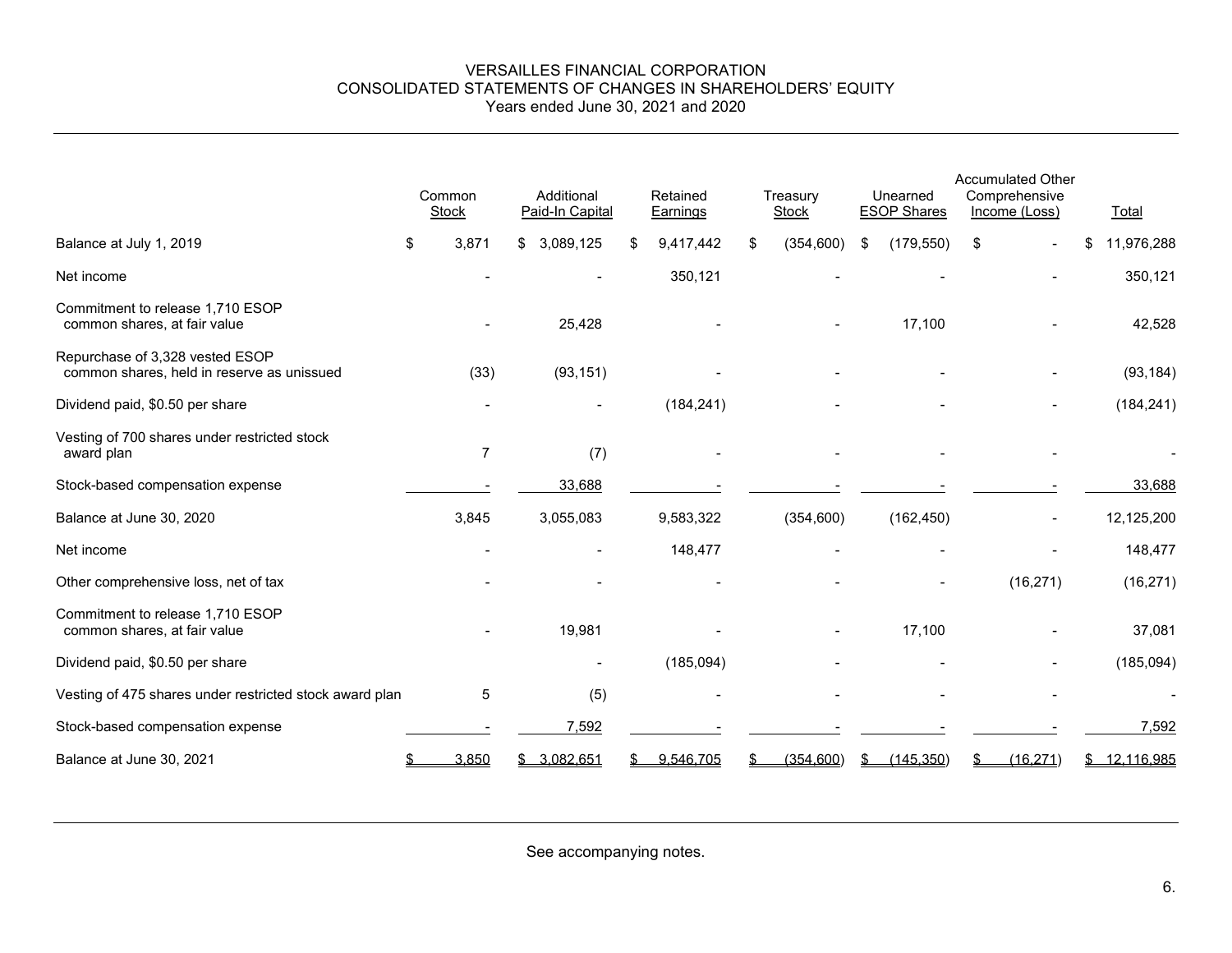#### VERSAILLES FINANCIAL CORPORATION CONSOLIDATED STATEMENTS OF CASH FLOWS Years ended June 30, 2021 and 2020

|                                                                     | 2021                     | 2020                     |
|---------------------------------------------------------------------|--------------------------|--------------------------|
| Cash flows from operating activities                                |                          |                          |
| Net income                                                          | \$<br>148,477            | \$<br>350,121            |
| Adjustments to reconcile net income to                              |                          |                          |
| net cash provided from operating activities                         |                          |                          |
| Provision for loan losses                                           |                          |                          |
| Depreciation on premises and equipment                              | 53,031                   | 53,482                   |
| Net amortization (accretion) of AFS securities                      | 9,649                    |                          |
| Loss on disposal of assets                                          |                          | 105                      |
| Compensation expense related to share based plans                   | 44,673                   | 76,216                   |
| Deferred taxes                                                      | (26, 918)                | (52, 332)                |
| Change in:                                                          |                          |                          |
| Deferred loan costs                                                 | 8,931                    | 1,933                    |
| Accrued interest receivable                                         | 16,591                   | 29,920                   |
| Other assets                                                        | (52, 685)                | 16,045                   |
| Other liabilities                                                   | 95,376                   | 169,623                  |
| Net cash from operating activities                                  | 297,125                  | 645,113                  |
| Cash flow from investing activities                                 |                          |                          |
| Purchase of interest bearing time deposits                          | (1,000,000)              | (500,000)                |
| Maturities of interest bearing time deposits                        | 500,000                  | 250,000                  |
| Purchase of available-for-sale securities                           | (5,655,556)              |                          |
| Maturities, prepayments, and calls of available-for-sale securities | 23,427                   |                          |
| Maturities, prepayments and calls of securities held to maturity    | 25,740                   | 18,653                   |
| Loan originations and payments, net                                 | 3,409,791                | 3,051,578                |
| Property and equipment purchases                                    | (26, 695)                | (17, 959)                |
| Net cash (used in) from investing activities                        | (2,723,293)              | 2,802,272                |
| <b>Cash flow from financing activities</b>                          |                          |                          |
| Net change in deposits                                              | 2,702,351                | 4,759,315                |
| Repayments of FHLB Advances                                         |                          | (1,000,000)              |
| Repurchase of shares, held in reserve                               |                          | (93, 184)                |
| Cash dividends paid on common stock                                 | (185, 094)               | (184, 241)               |
| Net cash (used in) from financing activities                        | 2,517,257                | 3,481,890                |
| Net change in cash and cash equivalents                             | 91,089                   | 6,929,275                |
| Cash and cash equivalents, beginning of period                      | 16,884,390               | 9,955,115                |
| Cash and cash equivalents at end of period                          | 16,975,479               | \$<br>16,884,390         |
| Cash paid during the year for<br>Interest<br>Income taxes paid      | \$<br>268,224<br>137,000 | \$<br>344,121<br>162,500 |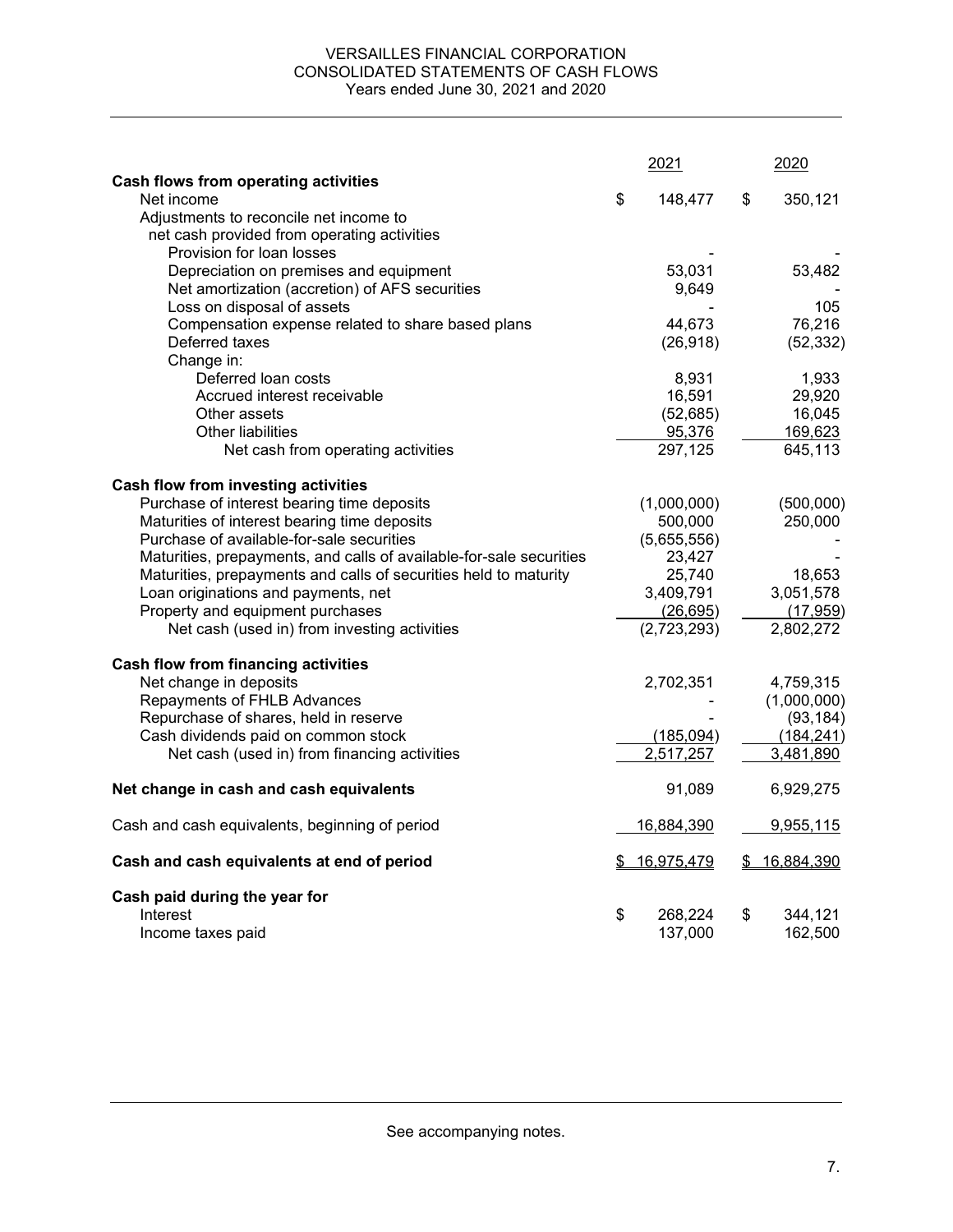### **NOTE 1 – SUMMARY OF SIGNIFICANT ACCOUNTING POLICIES**

Basis of Presentation: The accompanying consolidated financial statements include the accounts of Versailles Financial Corporation ("Versailles") and its wholly owned subsidiary, Versailles Savings and Loan Company ("Association"). Versailles and its subsidiary are collectively referred to as the ("Company"). All material intercompany transactions have been eliminated.

Nature of Operations: Versailles is a thrift holding company incorporated under the laws of the state of Maryland that owns all the outstanding shares of common stock of the Association. The Association is an Ohio chartered savings and loan company engaged primarily in the business of making residential mortgage loans and accepting checking account, passbook savings, statement savings and time deposits. Its operations are conducted through its only office located in Versailles, Ohio. Accordingly, all of its operations are reported in one segment, banking. The Company primarily grants one- to four-family residential loans to customers located in Darke and the western half of Shelby counties. This area is strongly influenced by agriculture, but there is also a substantial manufacturing base. Substantially all loans are secured by specific items of collateral including business assets, consumer assets and commercial and residential real estate. There are no significant concentrations of loans to any one industry or customer. However, the customers' ability to repay their loans is dependent on the real estate and general economic conditions in the area.

Subsequent Events: The Company has evaluated subsequent events for recognition and disclosure through September 29, 2021, which is the date the financial statements were available to be issued.

The outbreak of COVID-19 has adversely impacted a broad range of industries in which the Company's customers operate and could impair their ability to fulfill their financial obligations to the Company. The spread of the outbreak has caused significant disruptions in the U.S economy and has disrupted banking and other financial activity in the areas in which the Company operates.

The Company has been working with customers directly affected by COVID-19 since it was declared a pandemic, to provide short-term assistance in accordance with regulatory guidelines. Should economic conditions continue to worsen, the Company could experience further increases in its required allowance for loan loss and record additional provision for loan loss expense. It is possible that the Company's asset quality measures could worsen at future measurement periods due to the continuing effects of COVID-19 may have on borrowers.

Use of Estimates: To prepare financial statements in conformity with generally accepted accounting principles in the United States of America, management makes estimates and assumptions based on available information. These estimates and assumptions affect the amounts reported in the financial statements and the disclosures provided, and actual results could differ.

Cash Flows: Cash and cash equivalents include cash and due from financial institutions, federal funds sold and overnight deposits. Net cash flows are reported for customer loan and deposit transactions and advances from the Federal Home Loan Bank with original maturities of 90 days or less.

Interest-bearing Time Deposits in Other Financial Institutions: Interest-bearing time deposits in other financial institutions have original maturities of greater than 90 days and are carried at cost.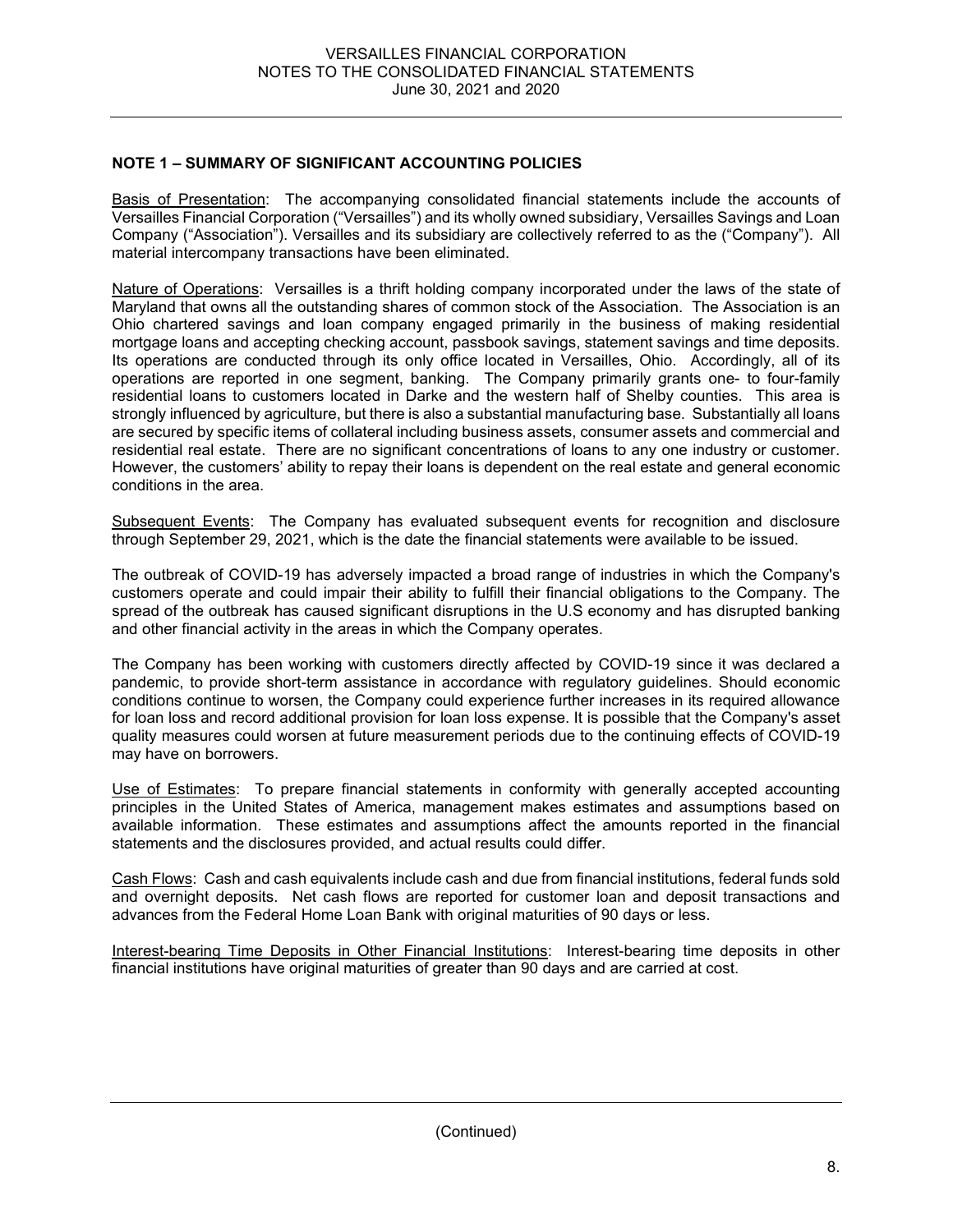Securities: Debt securities are classified as held to maturity and carried at amortized cost when management has the positive intent and ability to hold them to maturity. Debt securities are classified as available for sale when they might be sold before maturity. Securities available for sale are carried at fair value, with unrealized holding gains and losses reported in other comprehensive income, net of tax.

Interest income includes amortization of purchase premiums and discounts. Premiums and discounts on securities are amortized on the level-yield method without anticipating prepayments, except for mortgage backed securities where prepayments are anticipated. Gains and losses on sales are recorded on the trade date and determined using the specific identification method.

Management evaluates securities for other-than-temporary impairment ("OTTI") on at least a quarterly basis, and more frequently when economic or market conditions warrant such an evaluation. For securities in an unrealized loss position, management considers the extent and duration of the unrealized loss, and the financial condition and near-term prospects of the issuer. Management also assesses whether it intends to sell, or it is more likely than not that it will be required to sell, a security in an unrealized loss position before recovery of its amortized cost basis. If either of the criteria regarding intent or requirement to sell is met, the entire difference between amortized cost and fair value is recognized as impairment through earnings. For debt securities that do not meet the aforementioned criteria, the amount of impairment is split into two components as follows: 1) OTTI related to credit loss, which must be recognized in the income statement and 2) OTTI related to other factors, which is recognized in other comprehensive income. The credit loss is defined as the difference between the present value of the cash flows expected to be collected and the amortized cost basis.

Federal Home Loan Bank (FHLB) Stock: The Association is a member of the FHLB system. Members are required to own a certain amount of stock based on the level of borrowings and other factors, and may invest in additional amounts. FHLB stock is carried at cost, classified as a restricted security, and periodically evaluated for impairment based on ultimate recovery of par value. Both cash and stock dividends are reported as income.

Loans: Loans that management has the intent and ability to hold for the foreseeable future or until maturity or payoff are reported at the principal balance outstanding, net of deferred loan fees and costs, and an allowance for loan losses. Interest income is accrued on the unpaid principal balance. Loan origination fees, net of certain direct origination costs, are deferred and recognized in interest income using the levelyield method without anticipation of prepayments.

Interest income on loans is discontinued at the time the loan is 90 days delinquent unless the credit is wellsecured and in process of collection. Past due status is based on the contractual terms of the loan. In all cases, loans are placed on nonaccrual or charged-off at an earlier date if collection of principal or interest is considered doubtful. Nonaccrual loans and loans past due 90 days still on accrual include both smaller balance homogeneous loans that are collectively evaluated for impairment and individually classified impaired loans.

All interest accrued but not received for loans placed on nonaccrual are reversed against interest income. Interest received on such loans is accounted for on the cash-basis or cost-recovery method, until qualifying for return to accrual. Under the cost-recovery method, interest income is not recognized until the loan balance is reduced to zero. Under the cash-basis method, interest income is recorded when the payment is received in cash. Loans are returned to accrual status when all the principal and interest amounts contractually due are brought current and future payments are reasonably assured.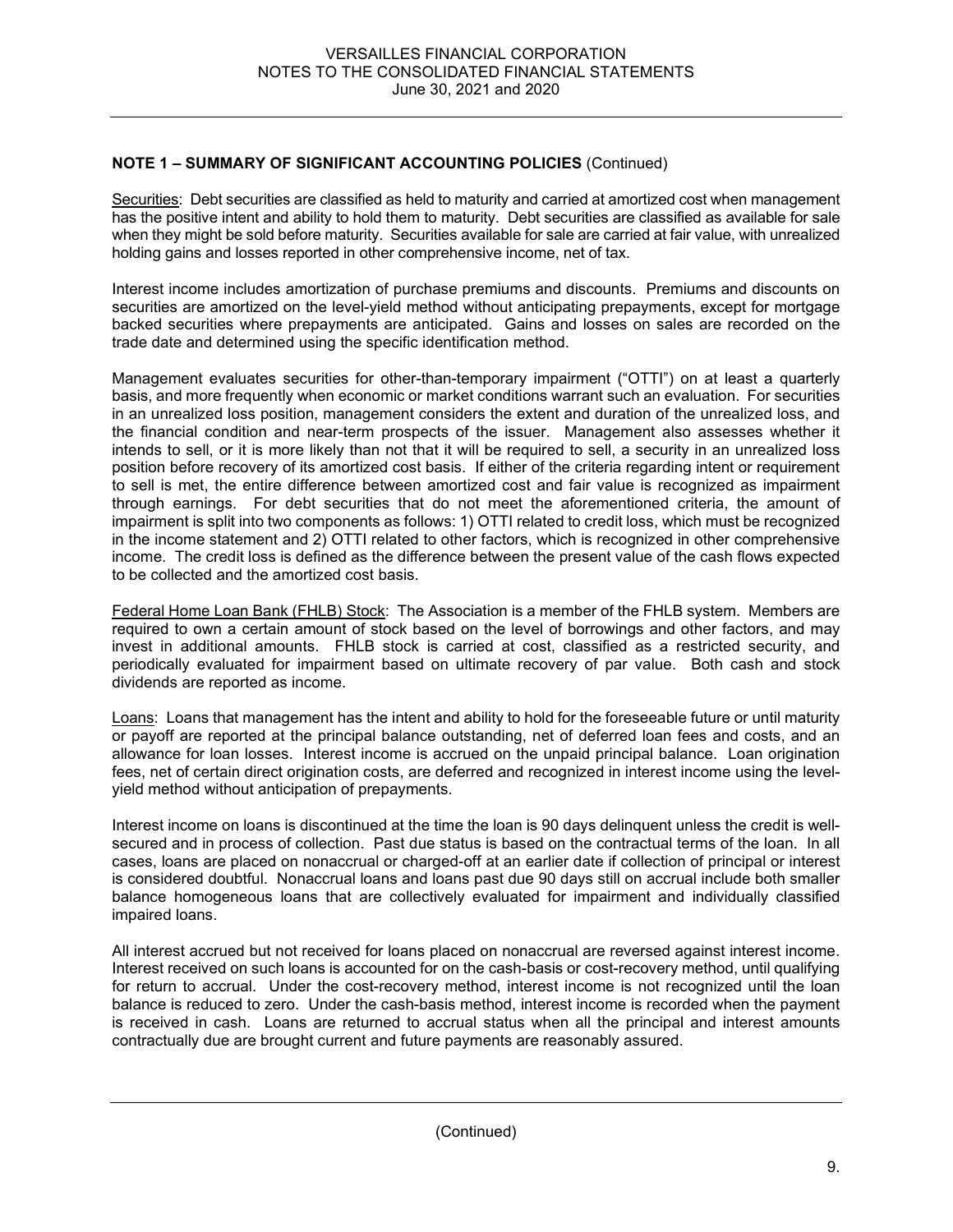Allowance for Loan Losses: The allowance for loan losses is a valuation allowance for probable incurred credit losses. Loan losses are charged against the allowance when management believes the uncollectibility of a loan balance is confirmed. Subsequent recoveries, if any, are credited to the allowance. Management estimates the allowance balance required using past loan loss experience, the nature and volume of the portfolio, information about specific borrower situations and estimated collateral values, economic conditions and other factors. Allocations of the allowance may be made for specific loans, but the entire allowance is available for any loan that, in management's judgment, should be charged-off.

The allowance consists of specific and general components. The specific component relates to loans that are individually classified as impaired. A loan is impaired when, based on current information and events, it is probable that the Company will be unable to collect all amounts due according to the contractual terms of the loan agreement. Loans, for which the terms have been modified in a manner representing a concession, and for which the borrower is experiencing financial difficulties, are considered troubled debt restructurings and classified as impaired.

Factors considered by management in determining impairment include payment status, collateral value, and the probability of collecting scheduled principal and interest payments when due. Loans that experience insignificant payment delays and payment shortfalls generally are not classified as impaired. Management determines the significance of payment delays and payment shortfalls on case-by-case basis, taking into consideration all of the circumstances surrounding the loan and the borrower, including the length of the delay, the reasons for the delay, the borrower's prior payment record, and the amount of the shortfall in relation to the principal and interest owed.

Commercial and commercial real estate loans are individually evaluated for impairment. If a loan is impaired, a portion of the allowance is allocated so that the loan is reported, net, at the present value of estimated future cash flows using the loan's effective rate or at the fair value of collateral if repayment is expected solely from the collateral.

Troubled debt restructurings are separately identified for impairment disclosures and are measured at the present value of estimated future cash flows using the loan's effective rate at inception. If a troubled debt restructuring is considered to be a collateral dependent loan, the loan is reported, net, at the fair value of the collateral. For troubled debt restructurings that subsequently default, the Company determines the amount of reserve in accordance with the accounting policy for the allowance for loan losses on loans individually identified as impaired.

The general component covers non-impaired loans and loans collectively evaluated for impairment. Large groups of smaller balance homogeneous loans, such as consumer and residential real estate loans, are collectively evaluated for impairment, and accordingly, they are not separately identified for impairment disclosures. The general component is based on historical loss experience adjusted for current factors. The historical loss experience is determined by portfolio segment and is based on the actual loss history experienced by the Company over the most recent thirty-six months. This actual loss experience is supplemented with other economic factors based on the risks present for each portfolio segment. These economic factors include consideration of the following: levels of and trends in delinquencies and impaired loans; levels of and trends in charge-offs and recoveries; trends in volume and terms of loans; effects of any changes in risk selection and underwriting standards; other changes in lending policies, procedures, and practices; experience, ability, and depth of lending management and other relevant staff; national and local economic trends and conditions; industry conditions; and effects of changes in credit concentrations. The following portfolio segments have been identified: 1-4 family real estate, commercial real estate, commercial and consumer.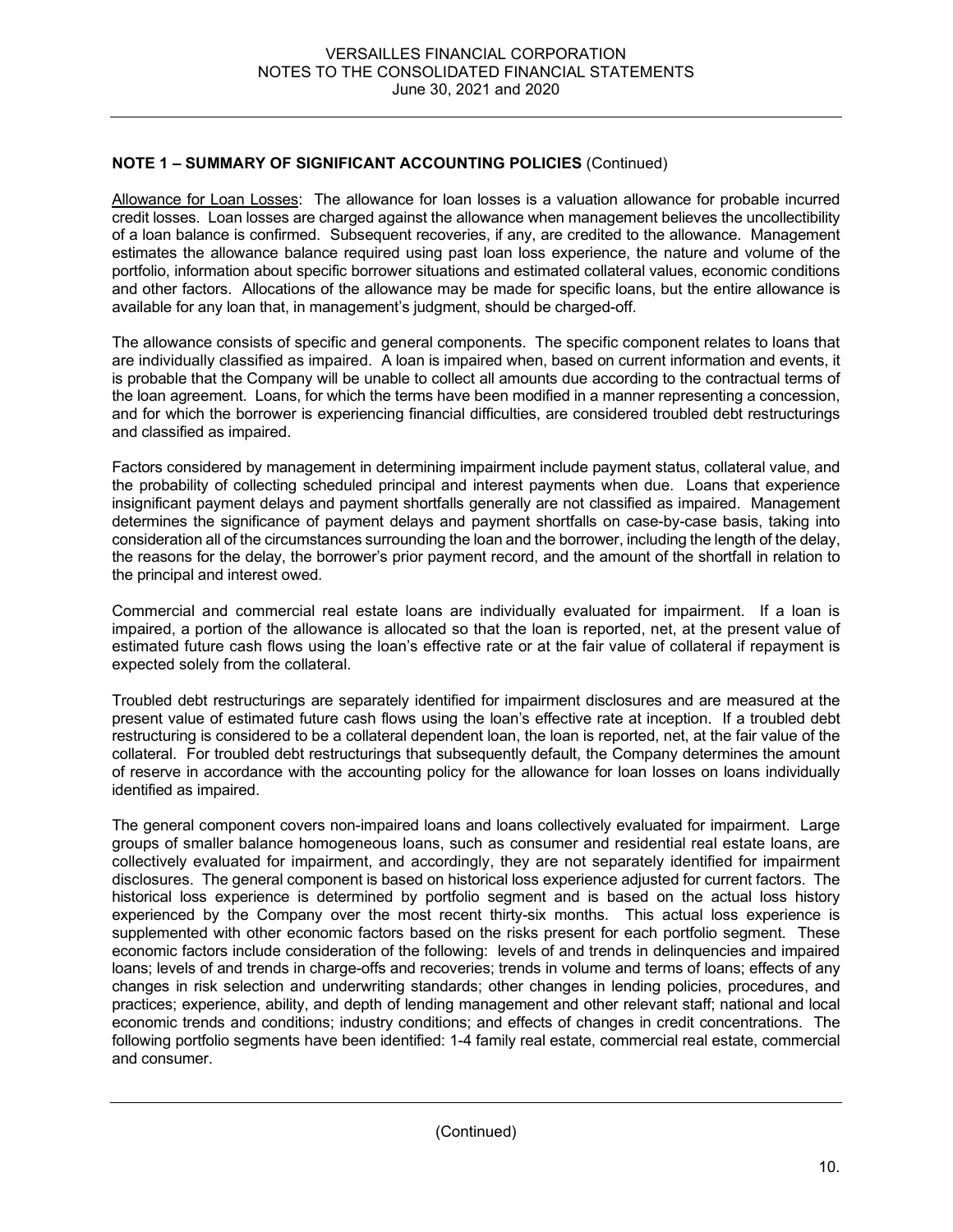*1-4 Family real estate*:1-4 family mortgage loans represent loans to consumers for the purchase, refinance or improvement of a residence. Real estate market values at the time of origination directly affect the amount of credit extended and, in the event of default, subsequent changes in these values may impact the severity of losses. Factors considered by management include unemployment levels, credit history and real estate values in the Company's market area.

*Commercial real estate*:Non-residential and multi-family loans are subject to underwriting standards and processes similar to commercial loans. These loans are viewed as cash flow loans and the repayment of these loans is largely dependent on the successful operation of the farm, business or property. Loan performance may be adversely affected by factors impacting the general economy or conditions specific to the real estate market such as geographic location and property types. Management specifically considers real estate values, credit history, unemployment levels, crop prices and yields.

*Commercial*: Commercial credit is extended to commercial customers for use in normal business operations to finance working capital needs, equipment purchases, or other projects. The majority of these borrowers are customer's doing business in the Company's primary market area. These loans are generally underwritten individually and secured with the assets of the company and the personal guarantee of the business owners. Commercial business loans are made based primarily on the borrower's ability to make repayment from the historical and projected cash flow of the borrower's business and the underlying collateral provided by the borrower. Management specifically considers unemployment, credit history and the nature of the business.

*Consumer*: Consumer loans are primarily comprised of secured loans including automobile loans, loans on deposit accounts, home improvement loans and to a lesser extent, unsecured personal loans. These loans are underwritten based on several factors including debt-to-income, type of collateral and loan to value, credit history and relationship with the borrower. Unemployment rates are specifically considered by management.

Premises and Equipment: Land is carried at cost. Premises and equipment are reported at cost less accumulated depreciation. Depreciation is computed on both the straight-line and accelerated methods over the estimated useful lives of the assets. Building and improvements have useful lives ranging from five to forty years. Furniture and equipment have useful lives ranging from five to ten years.

Foreclosed Assets: Assets acquired through or instead of loan foreclosure are initially recorded at fair value less costs to sell when acquired, establishing a new cost basis. Physical possession of residential real estate property collateralizing a consumer mortgage loan occurs when legal title is obtained upon completion of foreclosure or when the borrower conveys all interest in the property to satisfy the loan through completion of a deed in lieu of foreclosure or through a similar legal agreement. These assets are subsequently accounted for at lower of cost or fair value less estimated costs to sell. If fair value declines subsequent to foreclosure, a valuation allowance is recorded through expense. Operating costs after acquisition are expensed.

Earnings Per Common Share: Basic earnings per common share is net income divided by the weighted average number of common shares outstanding during the period. Employee Stock Ownership Plan shares are considered outstanding for this calculation unless unearned. All outstanding unvested share-based payment awards that contain rights to nonforfeitable dividends are considered participating securities for this calculation.

The Company established a Rabbi Trust and participants in the Association's deferred compensation and supplemental retirement plans had the ability to elect to use all or some of the amounts in their accounts to purchase shares in the Company's mutual to stock conversion. These shares are held in the trust and the obligation under the deferred compensation and supplemental retirement plans will be settled with these shares. As such, the shares are carried as treasury stock in the consolidated balance sheets and the shares are considered outstanding for the purpose of calculating earnings per share.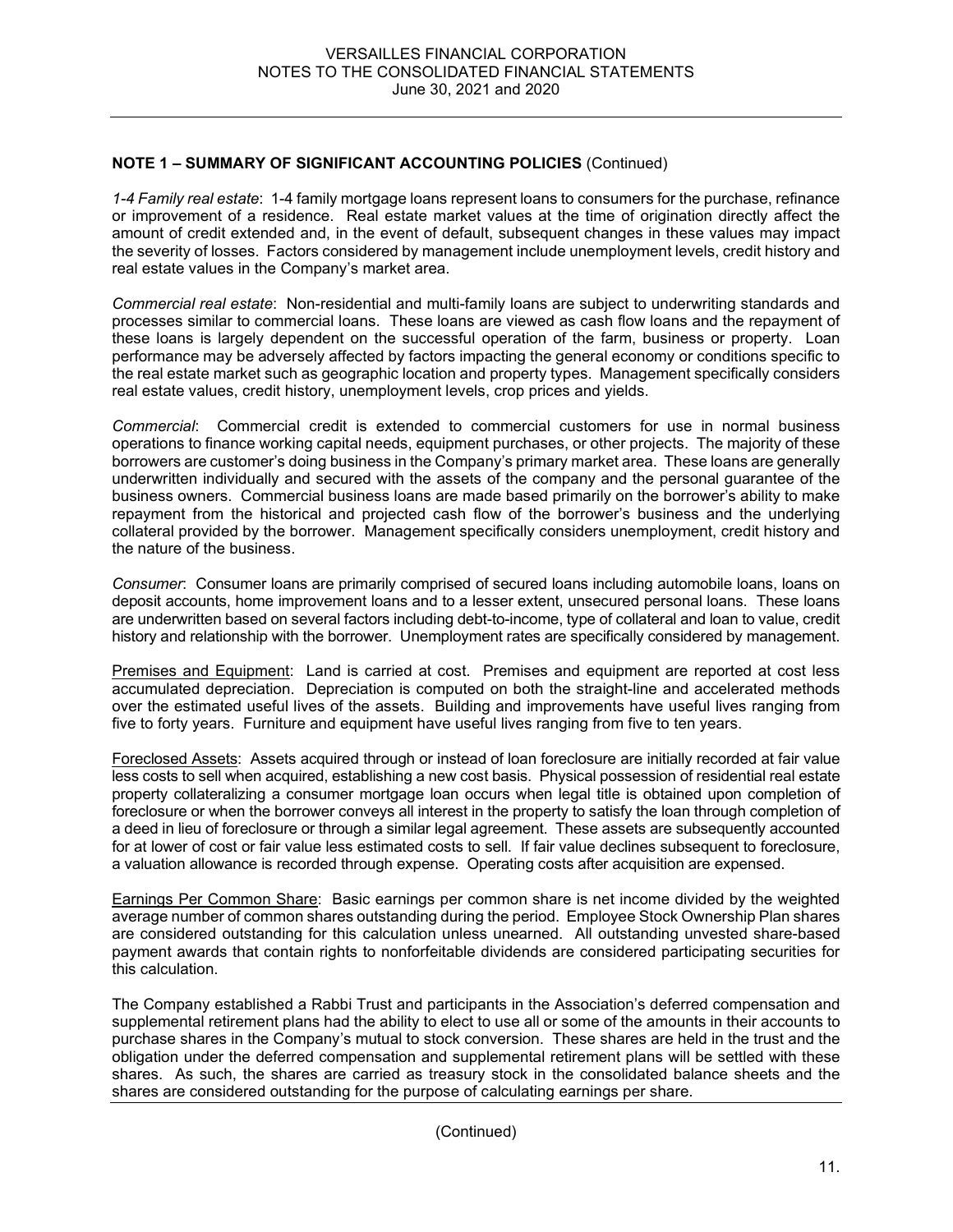Employee Stock Ownership Plan: The cost of shares issued to the Employee Stock Ownership Plan ("ESOP"), but not yet allocated to participants, is shown as a reduction of shareholders' equity. Compensation expense is based on the market price of shares as they are committed to be released to participant accounts. Dividends on allocated ESOP shares reduce retained earnings. Dividends on unearned ESOP shares reduce debt and accrued interest.

Retirement Plans: Employee 401(k) and profit sharing plan expense is the amount of matching contributions. Deferred compensation and supplemental retirement plan expense allocates the benefits over years of service.

Stock-Based Compensation: Compensation cost is recognized for restricted stock awards issued to directors and officers based on the fair value of these awards at the date of grant, which is the market price of the Company's common stock at the date of grant.

Compensation cost is recognized over the required service period, generally defined as the vesting period. For awards with graded vesting, compensation cost is recognized on a straight-line basis over each requisite service period.

Income Taxes: Income tax expense is the total of the current year income due or refundable and the change in deferred tax assets and liabilities. Deferred tax assets and liabilities are the expected future tax amounts for the temporary differences between the carrying amounts and tax bases of assets and liabilities, computed using enacted tax rates. A valuation allowance, if needed, reduces deferred tax assets to the amount expected to be realized.

A tax position is recognized as a benefit only if it is "more likely than not" that the tax position would be sustained in a tax examination, with a tax examination being presumed to occur. The amount recognized is the largest amount of tax benefit that is greater than 50% likely of being realized on examination. For tax positions not meeting the "more likely than not" test, no tax benefit is recorded.

The Company recognizes interest and/or penalties related to income tax matters in income tax expense.

Loan Commitments and Related Financial Instruments: Financial instruments include off-balance sheet credit instruments, such as commitments to make loans, issued to meet customer financing needs. The face amount for these items represents the exposure to loss, before considering customer collateral or ability to repay. Such financial instruments are recorded when they are funded.

Comprehensive Income: Comprehensive income consists of net income and other comprehensive income (loss). Other comprehensive income (loss) includes unrealized gains and losses on securities available for sale, which are also recognized as a separate component of equity, net of tax.

Loss Contingencies: Loss contingencies, including claims and legal actions arising in the ordinary course of business, are recorded as liabilities when the likelihood of loss is probable and an amount or range of loss can be reasonably estimated. Management does not believe there now are such matters that will have a material effect on the financial statements.

Fair Value of Financial Instruments: Fair values of financial instruments are estimated using relevant market information and other assumptions, as more fully disclosed in a separate note. Fair value estimates involve uncertainties and matters of significant judgment regarding interest rates, credit risk, prepayments, and other factors, especially in the absence of broad markets for particular items. Changes in assumptions or in market conditions could significantly affect the estimates.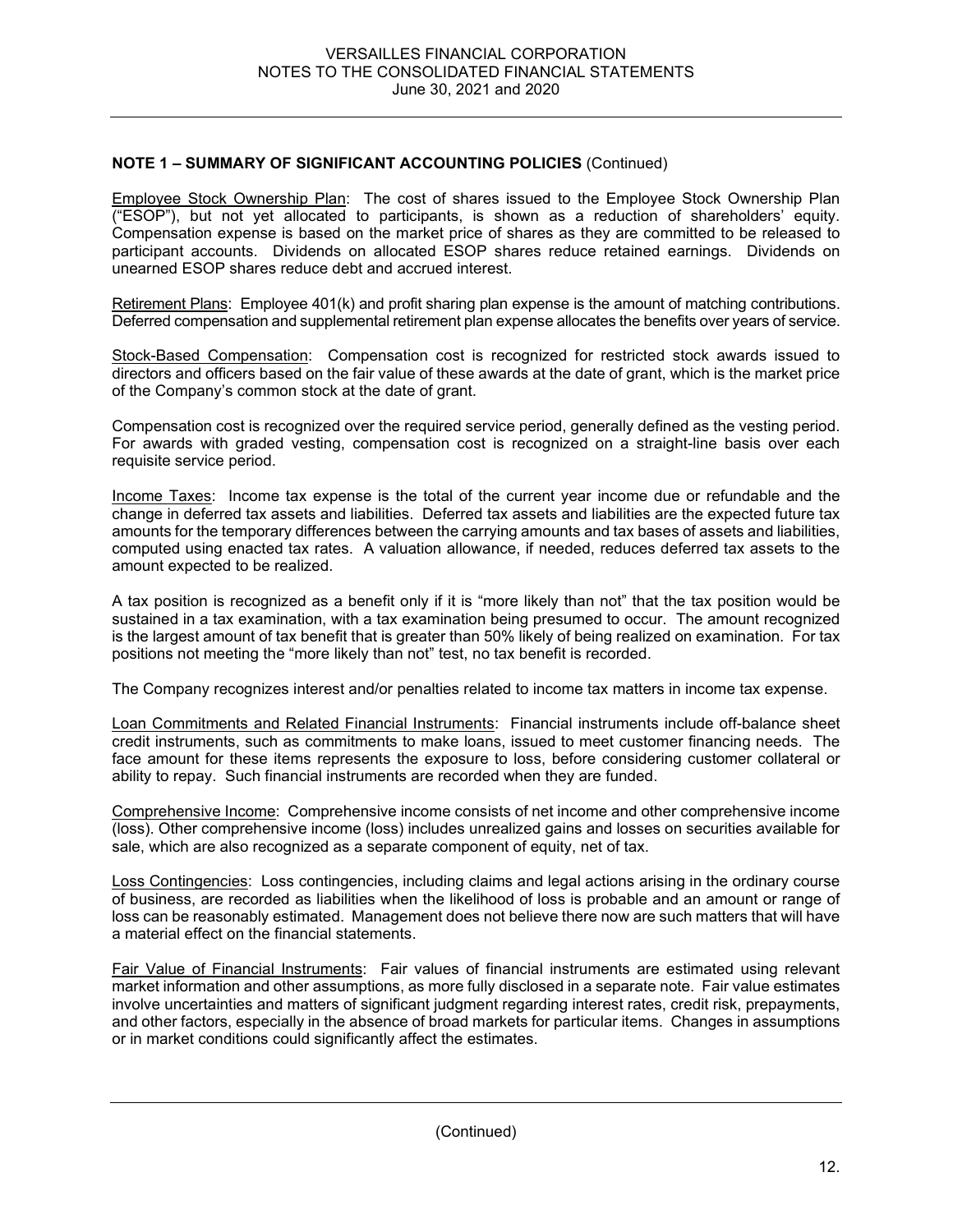# **NOTE 2 – SECURITIES**

The amortized cost, unrealized gains and losses recognized in accumulated other comprehensive income (loss), and fair value of securities available for sale were as follows.  $2021$ 

|                                                                                                                       |   |                               | 2021                         |                               |   |                               |  |
|-----------------------------------------------------------------------------------------------------------------------|---|-------------------------------|------------------------------|-------------------------------|---|-------------------------------|--|
|                                                                                                                       |   | Amortized<br>Cost             | Gross<br>Unrealized<br>Gains | Gross<br>Unrealized<br>Losses |   | Fair<br>Value                 |  |
| U.S. treasury securities<br>U.S. government agencies<br>Government sponsored entities<br>residential mortgage-backed: | S | 3,800,332<br>314,226          | \$                           | \$<br>(16, 164)<br>(771)      | S | 3,784,168<br>313,455          |  |
| <b>FHLMC</b><br><b>GNMA</b><br><b>FNMA</b>                                                                            |   | 501,497<br>502,680<br>503,745 | 716                          | (3,222)<br>(1, 155)           |   | 498,275<br>501,525<br>504,461 |  |
|                                                                                                                       |   | 5,622,480                     | 716                          | (21, 312)                     |   | 5,601,884                     |  |

The amortized cost, unrecognized gains and losses, and fair value of securities held to maturity were as follows.

|                                                                                              |                        |    |                                | 2021 |                                 |    |                  |
|----------------------------------------------------------------------------------------------|------------------------|----|--------------------------------|------|---------------------------------|----|------------------|
|                                                                                              | Amortized<br>Cost      |    | Gross<br>Unrecognized<br>Gains |      | Gross<br>Unrecognized<br>Losses |    | Fair<br>Value    |
| Government sponsored entities<br>residential mortgage-backed:<br><b>FHLMC</b><br><b>FNMA</b> | \$<br>19,041<br>17,171 | \$ | 623                            | \$   | (187)                           | \$ | 18,854<br>17,794 |
|                                                                                              | 36,212                 | \$ | 623                            | \$   | (187)                           | S  | 36,648           |
|                                                                                              |                        |    |                                | 2020 |                                 |    |                  |
|                                                                                              |                        |    | Gross                          |      | Gross                           |    |                  |
| Government sponsored entities                                                                | Amortized<br>Cost      |    | Unrecognized<br>Gains          |      | Unrecognized<br>Losses          |    | Fair<br>Value    |
| residential mortgage-backed:<br><b>FHLMC</b>                                                 | \$<br>36,511           | \$ | 1,466                          | \$   |                                 | \$ | 37,977           |
| <b>GNMA</b>                                                                                  | 24,893                 |    | 601                            |      |                                 |    | 25,494           |
| <b>FNMA</b>                                                                                  | 548                    |    | 2                              |      |                                 |    | 550              |
|                                                                                              | 61,952                 | S  | 2,069                          | \$   |                                 |    | 64,021           |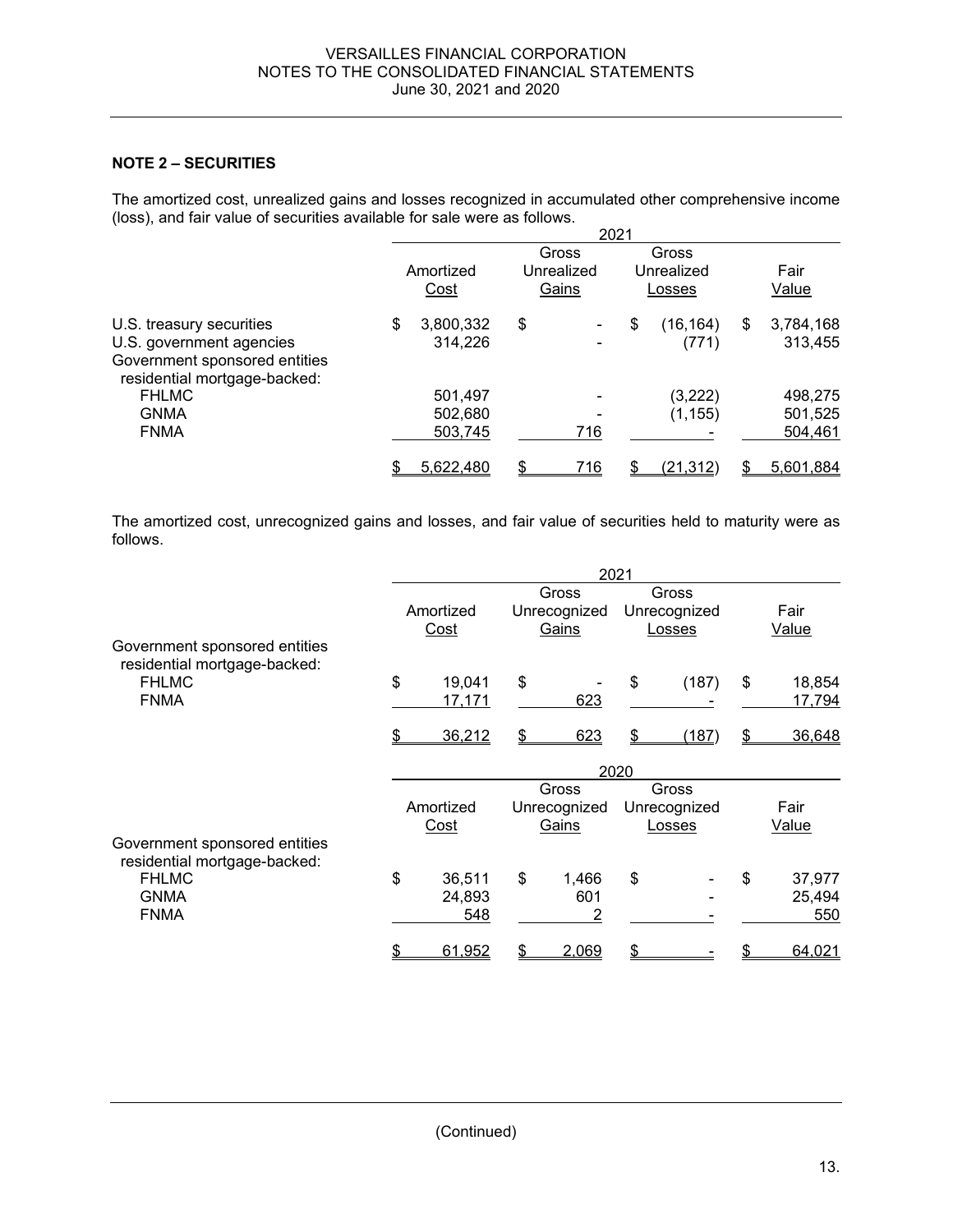#### **NOTE 2 – SECURITIES** (Continued)

The amortized cost and fair value of debt securities available for sale at year-end 2021 by contractual maturity was as follows. Expected maturities may differ from contractual maturities if issuers have the right to call or prepay obligations with or without call or prepayment penalties. Securities not due at a single maturity date are shown separately.

|                                                                                                                    | Amortized<br>Cost                      | <b>Fair Value</b>                 |
|--------------------------------------------------------------------------------------------------------------------|----------------------------------------|-----------------------------------|
| Due in one year or less<br>Due from one to five years<br>Due from five to ten years<br>Residential mortgage-backed | S<br>3,596,259<br>518,299<br>1.507.922 | 3,581,198<br>516,425<br>1,504,261 |
| Total                                                                                                              | 5.622.480                              | 5.601.884                         |

At June 30, 2021 and June 30, 2020, there were no holdings of securities of any one issuer in an amount greater than 10% of shareholders' equity.

At June 30, 2021 and June 30, 2020 no securities were pledged.

Securities with unrealized and unrecognized losses at June 30, 2021, aggregated by investment category and length of time that individual securities have been in a continuous unrealized loss position, are as follows:

|                                                               |                 | Less Than 12 Months | 12 Months or More |  |                    |    | Total         |       |                    |  |
|---------------------------------------------------------------|-----------------|---------------------|-------------------|--|--------------------|----|---------------|-------|--------------------|--|
|                                                               | Fair<br>Value   | Unrealized<br>Loss  | Fair<br>Value     |  | Unrealized<br>Loss |    | Fair<br>Value |       | Unrealized<br>Loss |  |
| 2021                                                          |                 |                     |                   |  |                    |    |               |       |                    |  |
| Available-for-sale:<br>U.S. treasury                          | \$<br>3,784,168 | \$<br>$(16.164)$ \$ |                   |  | - \$               | \$ | 3,784,168     | - \$  | (16, 164)          |  |
| U.S. government agencies                                      | 313,455         | (771)               |                   |  |                    |    | 313,455       |       | (771)              |  |
| Government sponsored entities<br>residential mortgage-backed: |                 |                     |                   |  |                    |    |               |       |                    |  |
| <b>FHLMC</b>                                                  | 498,275         | (3,222)             |                   |  |                    |    | 498.275       |       | (3,222)            |  |
| <b>FNMA</b>                                                   | 501,525         | (1, 155)            |                   |  |                    |    | 501,525       |       | (1, 155)           |  |
| Total available-for-sale                                      | 5.097.423       | $(21.312)$ \$       |                   |  |                    |    | 5.097.423     |       | (21.312)           |  |
|                                                               |                 | Less Than 12 Months |                   |  | 12 Months or More  |    |               | Total |                    |  |
|                                                               | Fair            | Unrecognized        | Fair              |  | Unrecognized       |    | Fair          |       | Unrecognized       |  |
|                                                               | Value           | Loss                | Value             |  | Loss               |    | Value         |       | Loss               |  |
| Held-to-maturity:                                             |                 |                     |                   |  |                    |    |               |       |                    |  |
| Government sponsored entities<br>residential mortgage-backed: |                 |                     |                   |  |                    |    |               |       |                    |  |
| <b>FHLMC</b>                                                  | 18,854          | (187)               | \$                |  |                    |    | 18,854        |       | (187)              |  |

Unrealized and unrecognized losses on securities have not been recognized into income because the securities are of high credit quality, the Company does not intend to sell the securities, it is more likely than not that the Company will not be required to sell the securities prior to their anticipated recovery, and the decline in fair value is largely due to changes in market interest rates and fixed income market conditions since the purchase date. Credit quality of the securities is considered to be high, and the fair value is expected to recover as the securities approach their maturity date. At June 30, 2020, there were no securities with an unrealized loss.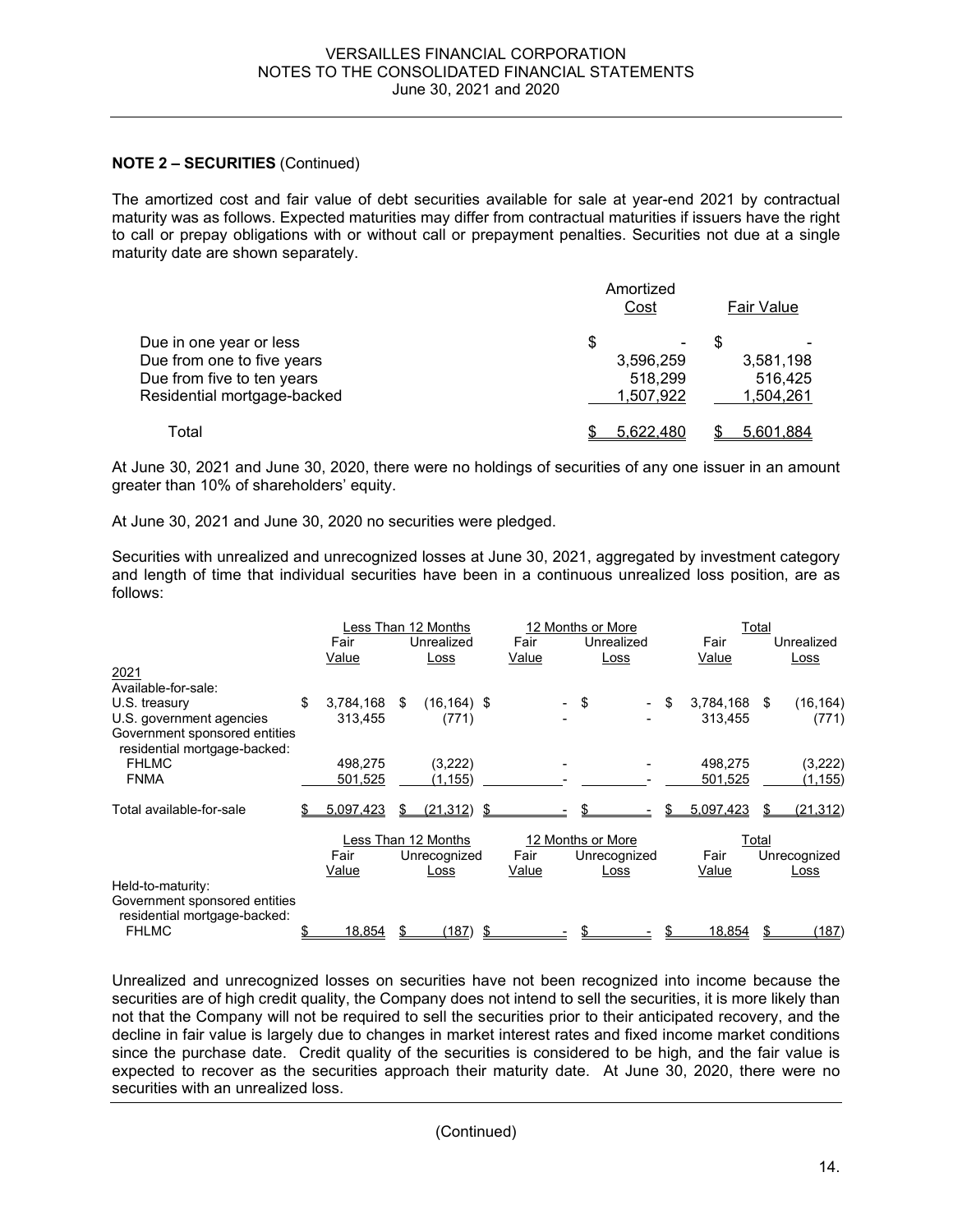# **NOTE 3 – LOANS**

Loans at year-end were as follows:

|                            | 2021             | 2020             |
|----------------------------|------------------|------------------|
| 1-4 family real estate     | 26,563,730<br>\$ | \$29,468,476     |
| Commercial real estate:    |                  |                  |
| <b>Business</b>            | 773,220          | 928,902          |
| Agricultural               | 2,457,251        | 3,854,956        |
| Commercial                 | 4,967,547        | 3,476,571        |
| Consumer:                  |                  |                  |
| Auto                       | 685,507          | 677,848          |
| Other secured              | 546,995          | 980,392          |
| Unsecured                  | 53.274           | 70,170           |
| Total loans                | 36.047.524       | 39,457,315       |
| Deferred loan (fees) costs | (3, 124)         | 5,807            |
| Allowance for loan losses  | (255, 432)       | <u>(255,432)</u> |
|                            | 35,788,968       | 39.207.690       |

Loans to principal officers, directors, and their affiliates during fiscal 2021 and 2020 were as follows.

|                                                                                          | 2021                                               | 2020                                   |
|------------------------------------------------------------------------------------------|----------------------------------------------------|----------------------------------------|
| Beginning balance<br>Additions<br>Repayments<br>Changes due to change in related parties | \$<br>275,391<br>100,000<br>(29, 541)<br>(226,930) | \$<br>281,807<br>252.515<br>(258, 931) |
| Ending balance                                                                           | 118.920                                            | 275,391                                |

The following table presents the activity in the allowance for loan losses by portfolio segment for the year ended June 30, 2021:

|                                                                            | Allowance<br>at June 30,<br>2020            |      | Provision<br>for Loan<br>Losses                  | Loans<br>Charged-off | Recoveries                |     | Allowance<br>at June 30,<br>2021     |
|----------------------------------------------------------------------------|---------------------------------------------|------|--------------------------------------------------|----------------------|---------------------------|-----|--------------------------------------|
| 1-4 family real estate<br>Commercial real estate<br>Commercial<br>Consumer | \$<br>192,736<br>30,355<br>19.449<br>12,892 | - \$ | $(12, 773)$ \$<br>(8, 469)<br>25,423<br>(4, 181) | ۰                    | - \$<br>$\sim$<br>۰.<br>۰ | -\$ | 179,963<br>21,886<br>44,872<br>8,711 |
| Total                                                                      | 255.432                                     |      |                                                  | - \$                 | - \$                      |     | 255,432                              |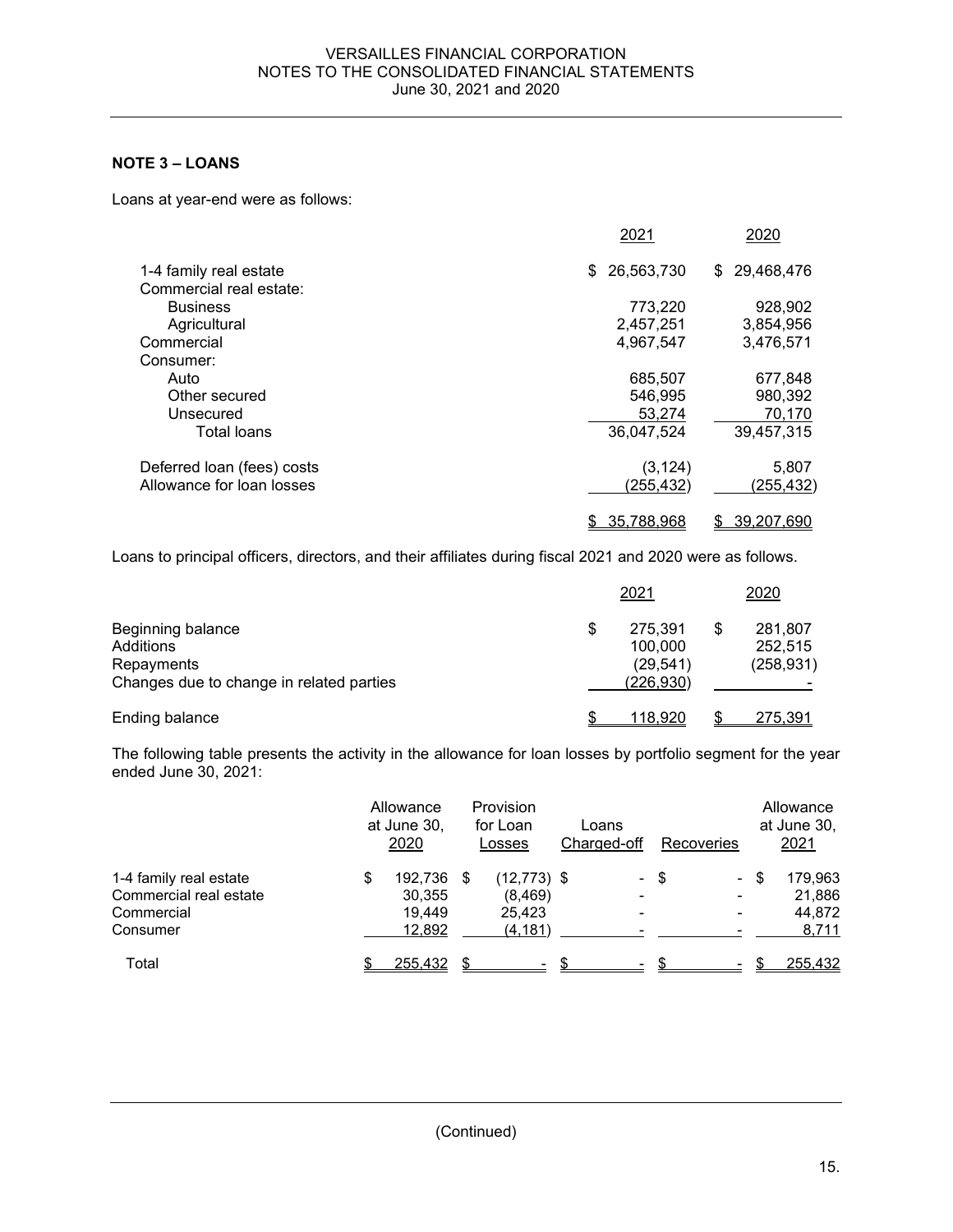### **NOTE 3 – LOANS** (Continued)

The following table presents the activity in the allowance for loan losses by portfolio segment for the year ended June 30, 2020:

|                                                                            | Allowance<br>at June 30,<br>2019               | Provision<br>for Loan<br>Losses            | Loans<br>Charged-off | Recoveries |      | Allowance<br>at June 30,<br>2020      |
|----------------------------------------------------------------------------|------------------------------------------------|--------------------------------------------|----------------------|------------|------|---------------------------------------|
| 1-4 family real estate<br>Commercial real estate<br>Commercial<br>Consumer | \$<br>190,198 \$<br>27,215<br>25,648<br>12,371 | $(2,538)$ \$<br>(3, 140)<br>6.199<br>(521) |                      | - \$<br>۰  | - \$ | 192,736<br>30,355<br>19.449<br>12,892 |
| Total                                                                      | 255,432                                        |                                            |                      |            |      | 255,432                               |

The following table presents the balance in the allowance for loan losses and the recorded investment in loans by portfolio segment and based on impairment method as of June 30, 2021 and 2020:

|                        | Allowance for Loan Losses |      |              |    | Recorded Investment in Loans |    |              |              |              |
|------------------------|---------------------------|------|--------------|----|------------------------------|----|--------------|--------------|--------------|
|                        | Individually              |      | Collectively |    | Total                        |    | Individually | Collectively | Total        |
|                        | Evaluated                 |      | Evaluated    |    | Allowance                    |    | Evaluated    | Evaluated    | Loans        |
| June 30, 2021          |                           |      |              |    |                              |    |              |              |              |
| 1-4 family real estate | \$                        | - \$ | 179.963      | \$ | 179.963                      | \$ |              | \$26,603,300 | \$26,603,300 |
| Commercial real estate |                           |      | 21.886       |    | 21.886                       |    |              | 3.235.995    | 3.235.995    |
| Commercial             |                           |      | 44,872       |    | 44,872                       |    |              | 4,976,041    | 4,976,041    |
| Consumer               |                           |      | 8,711        |    | 8,711                        |    |              | 1,287,976    | 1,287,976    |
| Total                  |                           | \$   | 255,432      | S  | 255,432                      | \$ |              | \$36,103,312 | \$36,103,312 |
| June 30, 2020          |                           |      |              |    |                              |    |              |              |              |
| 1-4 family real estate | \$                        | - \$ | 192.736      | \$ | 192.736 \$                   |    |              | \$29,554,324 | \$29,554,324 |
| Commercial real estate |                           |      | 30.355       |    | 30,355                       |    |              | 4.787.207    | 4,787,207    |
| Commercial             |                           |      | 19.449       |    | 19.449                       |    |              | 3.479.005    | 3,479,005    |
| Consumer               |                           |      | 12,892       |    | 12,892                       |    |              | 1,729,621    | 1,729,621    |
| Total                  |                           |      | 255,432      |    | 255,432                      | \$ |              | \$39,550,157 | \$39,550,157 |

Included in the recorded investment in 2021 is \$(3,124) of net deferred loan fees and \$58,912 of accrued loan interest receivable. Included in recorded investment in 2020 is \$5,807 of net deferred loan costs and \$87,035 of accrued loan interest.

There were no loans individually evaluated for impairment at June 30, 2021 or 2020 or during the years ending June 30, 2021 and 2020.

Loan Performance and Credit Quality Indicators: The Company considers the performance of the loan portfolio and its impact on the allowance for loan losses. For all loan classes, the Company primarily evaluates credit quality based on the aging status of the loan and by payment activity.

There were no nonaccrual loans or loans past due over 90 days still on accrual as of June 30, 2021 and 2020.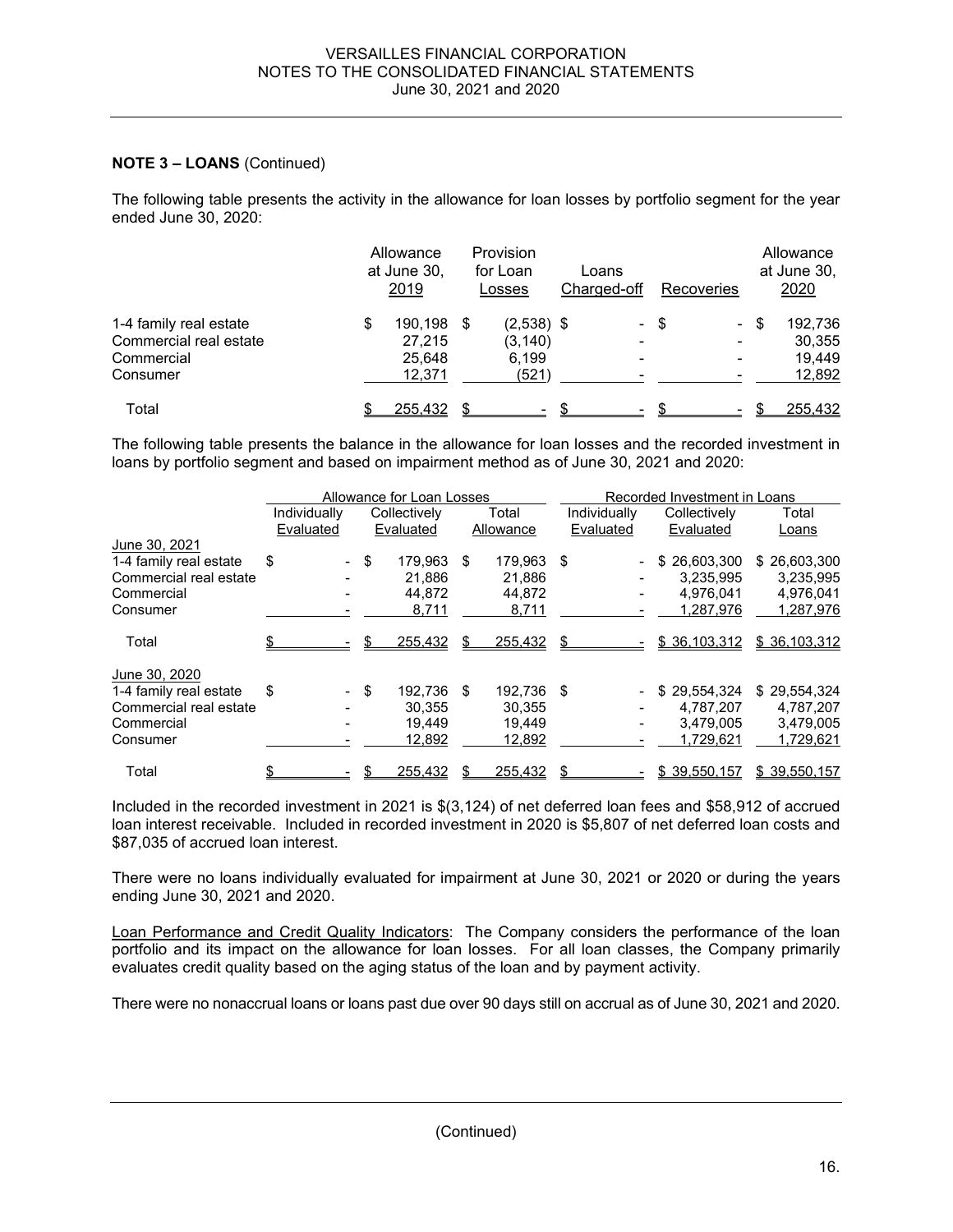### **NOTE 3 – LOANS** (Continued)

The following table presents the recorded investment of loans past due as of June 30, 2020. There were no loans past due more than 30 days at June 30, 2021.

|                                                   |                        | 2020                   |   |   |                   |
|---------------------------------------------------|------------------------|------------------------|---|---|-------------------|
|                                                   | 31-60 Days<br>Past Due | 61-90 Days<br>Past Due |   |   | Total             |
| 1-4 family real estate<br>Commercial real estate: | \$<br>9.967            | \$                     | ۰ | S | 9,967             |
| <b>Business</b><br>Agricultural                   | 30,675<br>278,803      |                        |   |   | 30,675<br>278,803 |
| Total delinquent loans                            | 319,445                | S.                     |   |   | 319,445           |

#### Troubled Debt Restructurings:

The Company had no loans classified as troubled debt restructurings (TDRs) at June 30, 2021 and 2020, and there were no loans modified as troubled debt restructurings that occurred during the year ending June 30, 2021 and 2020.

Loan modifications were made in accordance with Section 4013 of the Cares Act and the Interagency Statement on Loan Modifications and Reporting for Financial Institutions Working with Customers Affected by the Coronavirus, and as such were not classified as troubled debt restructurings. During the years ended June 30, 2021 and 2020, loans totaling \$804,000 and \$746,000 were assisted with loan payment deferrals with the maturity date being extended by the number of months deferred. Of these loans, \$68,000 and \$29,000 remained in deferral at June 30, 2021 and 2020, respectively.

#### **NOTE 4 – PREMISES AND EQUIPMENT**

Year-end premises and equipment were as follows.

|                           | 2021         | 2020             |
|---------------------------|--------------|------------------|
| Land                      | \$<br>81.807 | 81.807<br>S      |
| Building and improvements | 1,251,413    | 1,250,338        |
| Furniture and equipment   | 291,302      | 281,871          |
| Fixed assets in process   | 16,189       |                  |
| Total                     | 1,640,711    | 1,614,016        |
| Accumulated depreciation  | (528, 542)   | (475, 510)       |
|                           | 1,112,169    | <u>1,138,505</u> |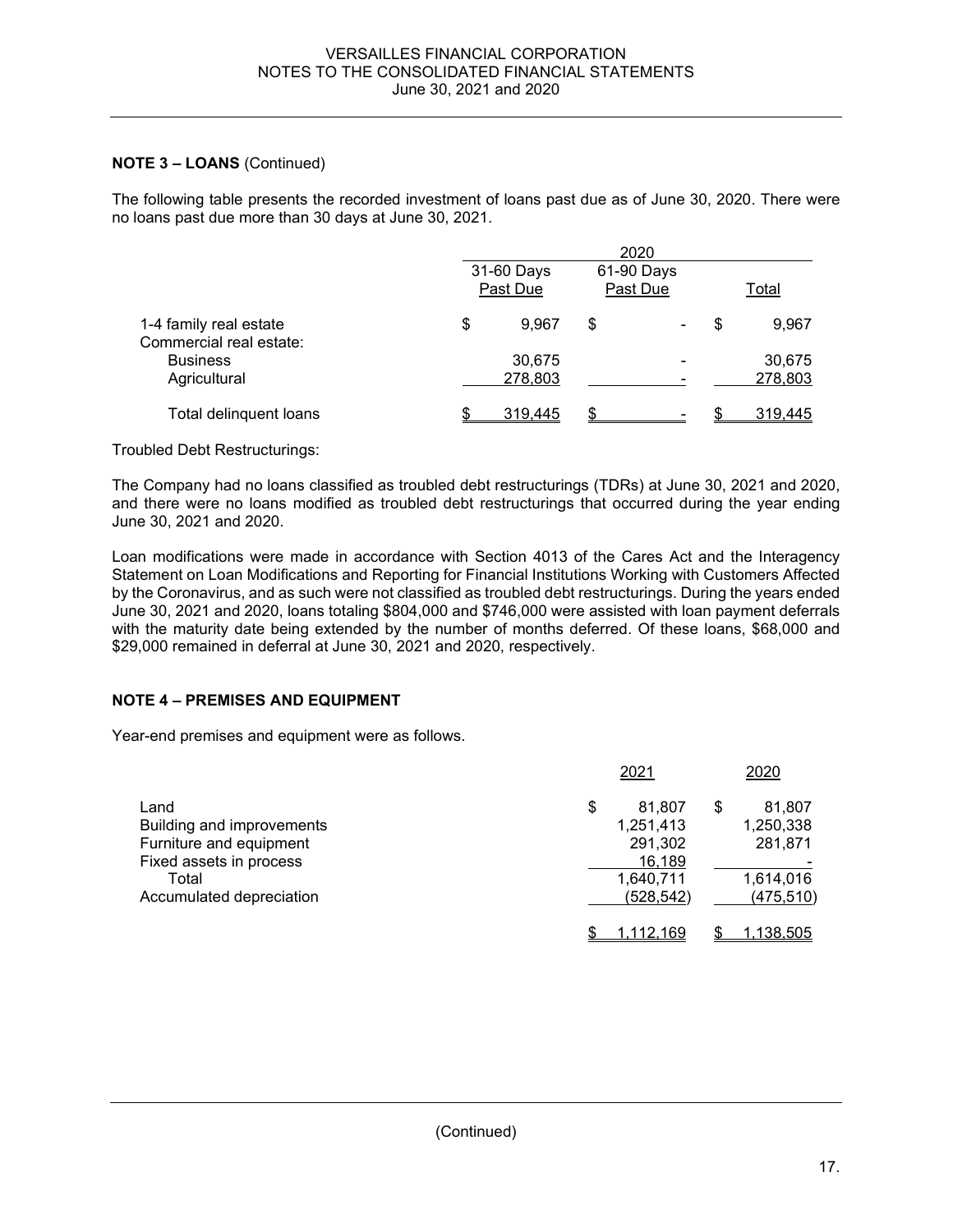# **NOTE 5 – DEPOSITS**

Deposits from principal officers, directors, and their affiliates at June 30, 2021 and 2020 were \$1,705,434 and \$1,663,114. The aggregate amount of certificates of deposit accounts with balances greater than \$250,000 at year-end 2021 and 2020 was \$1,250,978 and \$2,192,565.

Scheduled maturities of certificates of deposit were as follows.

| Year ended June 30, |            |
|---------------------|------------|
| 2022                | 7,324,410  |
| 2023                | 6,305,929  |
| 2024                | 495.375    |
| 2025                | 630,959    |
|                     | 14,756,673 |

#### **NOTE 6 – FEDERAL HOME LOAN BANK ADVANCES**

Year-end advances from the Federal Home Loan Bank were as follows.

|                                       | Rate  | 2021         | 2020         |
|---------------------------------------|-------|--------------|--------------|
| Fixed rate advance, due February 2025 | 2.40% | \$ 2.000.000 | \$2,000,000  |
|                                       |       | \$2,000,000  | \$ 2,000,000 |

Fixed rate advances are payable at maturity and subject to prepayment penalties if paid off prior to maturity.

Required payments over the next five years are as follows:

| Year ended June 30, |                  |   |
|---------------------|------------------|---|
| 2022                | \$               |   |
| 2023                |                  |   |
| 2024                |                  | - |
| 2025                | 2,000,000        |   |
| 2026                |                  |   |
|                     | <u>2,000,000</u> |   |

Advances under the borrowing agreements are collateralized by a blanket pledge of the Company's residential mortgage loan portfolio and FHLB stock. At June 30, 2021 and 2020, the Company had approximately \$24,875,000 and \$27,655,000 of qualifying first-mortgage loans pledged, in addition to FHLB stock, as collateral for FHLB advances. At June 30, 2021, based on the Association's current FHLB stock ownership, total assets and pledgable first-mortgage loan portfolio, the Association had the ability to obtain borrowings up to an additional \$13,095,000.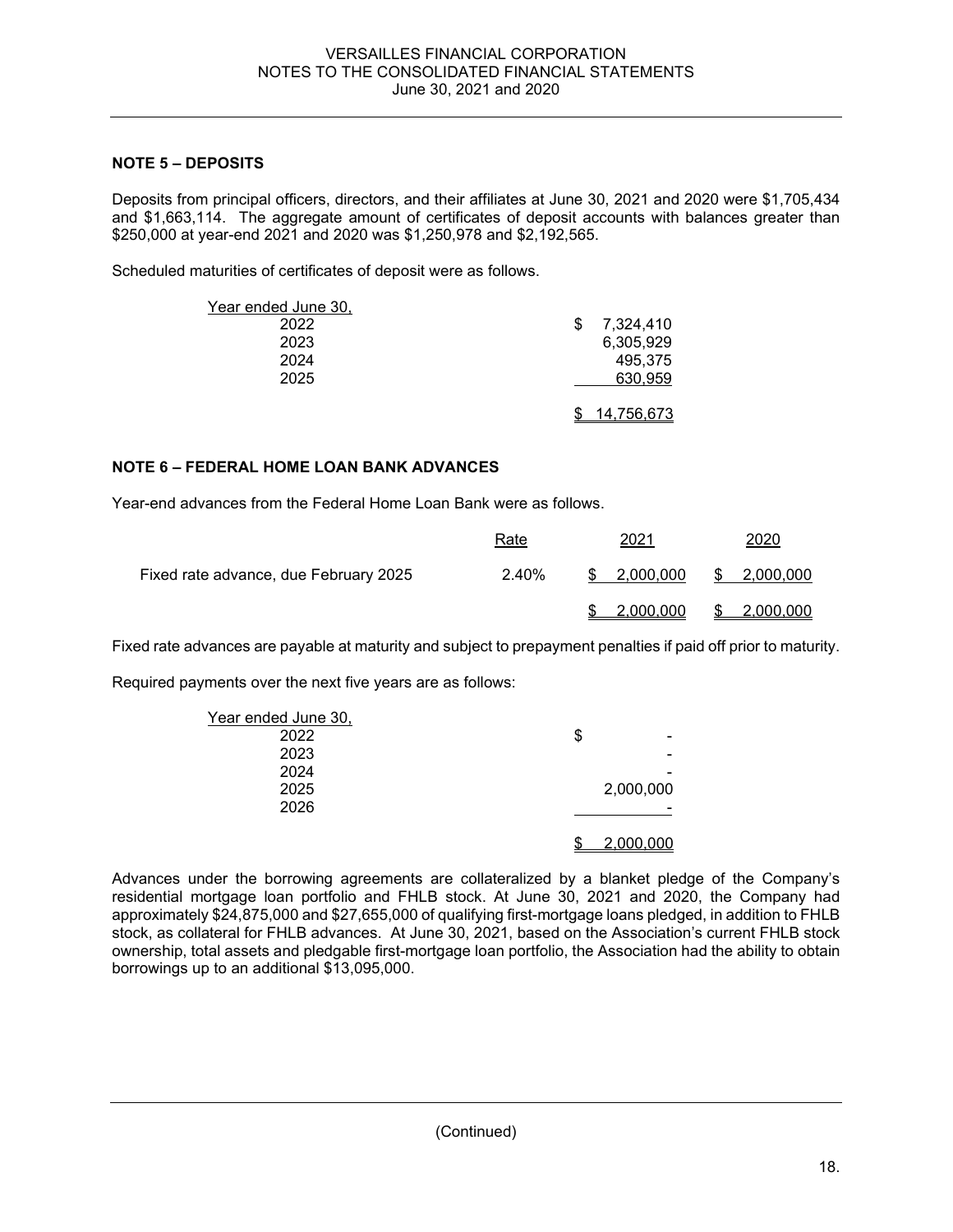## **NOTE 7 – INCOME TAXES**

Income tax expense was as follows.

|                     | 2021                      | 2020                       |
|---------------------|---------------------------|----------------------------|
| Current<br>Deferred | \$<br>72,917<br>(26, 918) | \$<br>151,332<br>(52, 332) |
| Total               | 45.999                    | 99.000                     |

Effective tax rates differ from the federal statutory rate applied to income before income taxes due to the following (21% statutory rate for 2021 and 2020).

|                                                                                                               | 2021                       | 2020                    |
|---------------------------------------------------------------------------------------------------------------|----------------------------|-------------------------|
| Federal statutory rate times financial statement income<br>Effect of:                                         | \$<br>40.840               | \$<br>94.315            |
| Tax exempt interest income, net of interest expense<br>disallowance<br>Stock-based compensation<br>Other, net | (515)<br>(1, 321)<br>6.995 | (543)<br>(722)<br>5,950 |
| Total                                                                                                         | 45.999                     | 99,000                  |
| Effective tax rate                                                                                            | 23.65%                     | 22.04%                  |

Year-end deferred tax assets and liabilities were due to the following.

|                                                  | 2021         | 2020         |
|--------------------------------------------------|--------------|--------------|
| Deferred tax assets:                             |              |              |
| Allowance for loan losses                        | \$<br>53,641 | \$<br>53,641 |
| Accrued compensation                             | 329,579      | 300,863      |
| Restricted stock expense                         | 8,001        | 10,081       |
| Deferred loan fees and costs                     | 656          |              |
| Total deferred tax asset                         | 391,877      | 364,585      |
| Deferred tax liabilities:                        |              |              |
| <b>FHLB</b> stock                                | (46, 367)    | (46,367)     |
| Accrual to cash                                  | (9, 158)     | (6,617)      |
| Accumulated depreciation                         | (6,797)      | (7, 744)     |
| Deferred loan fees and costs                     |              | (1,220)      |
| Unrealized loss on securities available for sale | (4, 325)     |              |
| Total deferred tax liability                     | (66,647)     | (61,948)     |
| Net deferred tax asset                           | 325.230      | 302.637      |

The Company has not recorded a deferred tax liability of approximately \$163,000 at June 30, 2021 and 2020 related to approximately \$778,000 of cumulative special bad debt deductions arising prior to December 31, 1987, the end of the Company's base year for purposes of calculating the bad debt deduction. If the Company were liquidated or otherwise ceases to be a financial institution or if the tax laws were to change, this amount would be expensed.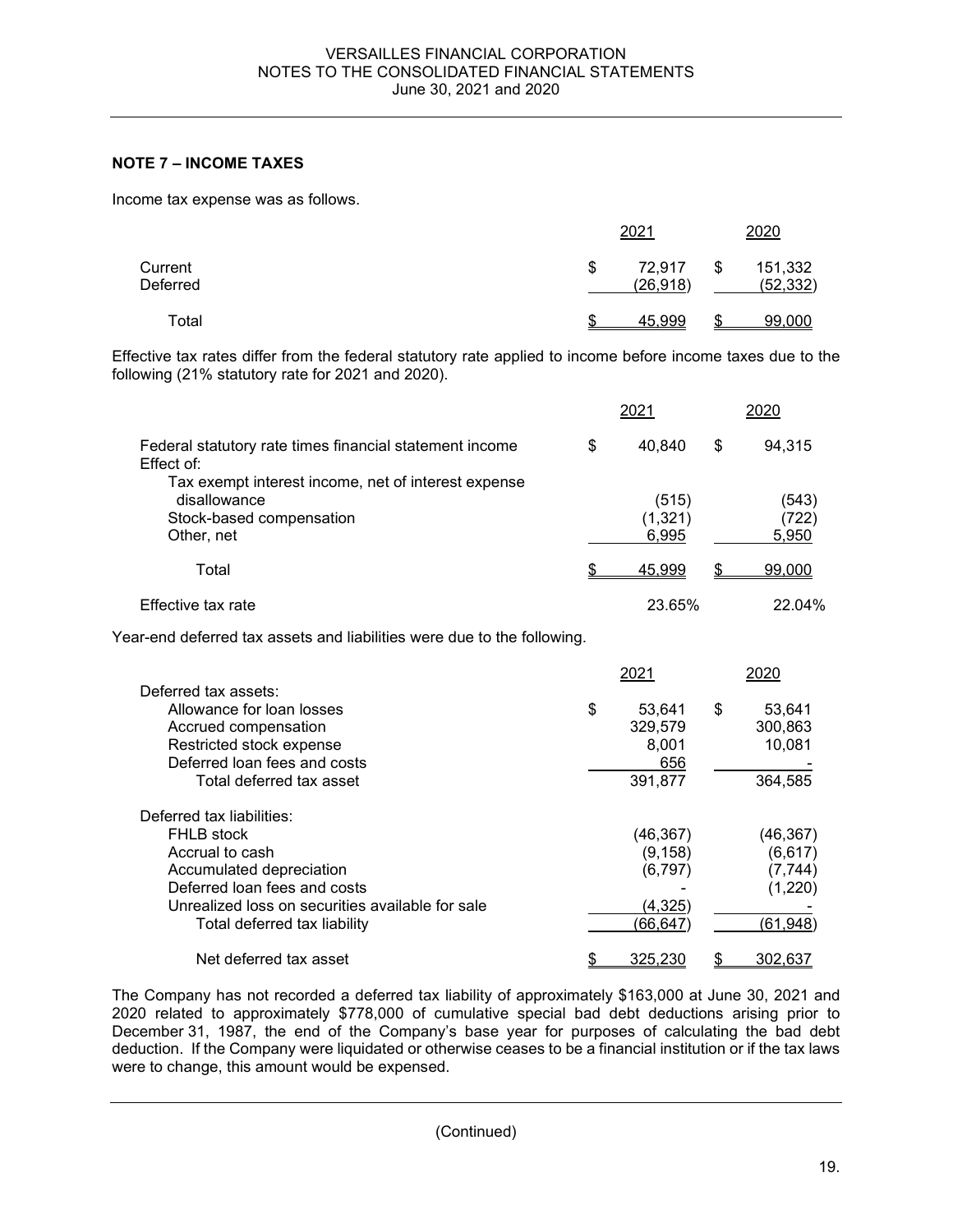### **NOTE 7 – INCOME TAXES** (Continued)

At June 30, 2021 and 2020, the Company had no unrecognized tax benefits recorded. The Company does not expect the amount of unrecognized tax benefits to significantly change within the next twelve months ended June 30, 2021 and 2020 and no amounts accrued for penalties and interest as of June 30, 2021 or June 30, 2020.

The Company is subject to U.S. federal income tax. The Company is no longer subject to examination by the federal taxing authority for years prior to 2017. The tax years 2017-2020 remain open to examination by the U.S. taxing authority.

### **NOTE 8 – RETIREMENT PLANS**

Employee 401(k) and Profit Sharing Plan: The Company maintains a 401(k) and profit sharing plan for all eligible employees. Employees are eligible one year from the date of hire and must have at least 1,000 hours of service. Eligible employees may contribute up to 15% of their compensation subject to a maximum statutory limitation. The Company provides a matching contribution on behalf of participants who make elective compensation deferrals, at the rate of 50% of the first 6% of the participant's discretionary contribution. Employee contributions are always 100% vested. Employer matching contributions vest on a graduated basis at the rate of 20% per year in years two through six so that the employee is 100% vested after six years of service. The 2021 and 2020 expense related to this plan was \$12,632 and \$13,512 respectively.

Deferred Compensation and Supplemental Retirement Plan: The Board of Directors adopted a deferred compensation and supplemental retirement plan for directors and executive officers of the Company during fiscal 1999. Upon adoption, each nonemployee director was credited with \$1,494 for each year of service as a director and the employee director was credited with \$5,103 for each year of service prior to plan initiation. Beginning December 31, 1998, each nonemployee director receives a credit to their account equal to 24% of the cash compensation that a participant earned during that calendar year. Employees that are directors receive an annual credit of 8%. At the participant's election, the participant's account earns interest at the rate of the Company's return on average equity for that year or at the rate the Company is paying on a certificate of deposit having a term of one year or less at January 1 of that year. Total expense related to the Plan was \$43,220 and \$43,619 for the years ended June 30, 2021 and 2020. The accrued supplemental retirement liability included in other liabilities was \$402,266 at June 30, 2021 and \$359,046 at June 30, 2020. There were no distributions to participants or their beneficiaries during the years ended June 30, 2021 and 2020.

Additionally, each participant may elect to defer up to 25% in base salary and up to 100% of director's fees, bonuses or other cash compensation. Amounts in participant's accounts are vested at all times. The accrued deferred compensation liability included in other liabilities was \$772,657 at June 30, 2021 and \$680,027 at June 30, 2020. Earnings on amounts deferred included in salaries and employee benefits totaled \$27,600 and \$27,629 for the years ended June 30, 2021 and 2020. There were no distributions to participants during the years ended June 30, 2021 and 2020. The Plan is unfunded and subject to the general claims of creditors.

In conjunction with the conversion to a stock company with concurrent formation of a holding company, the Company allowed participants in the supplemental retirement and deferred compensation plans to use all or a portion of their funds in an one-time election to purchase shares of the holding company at conversion.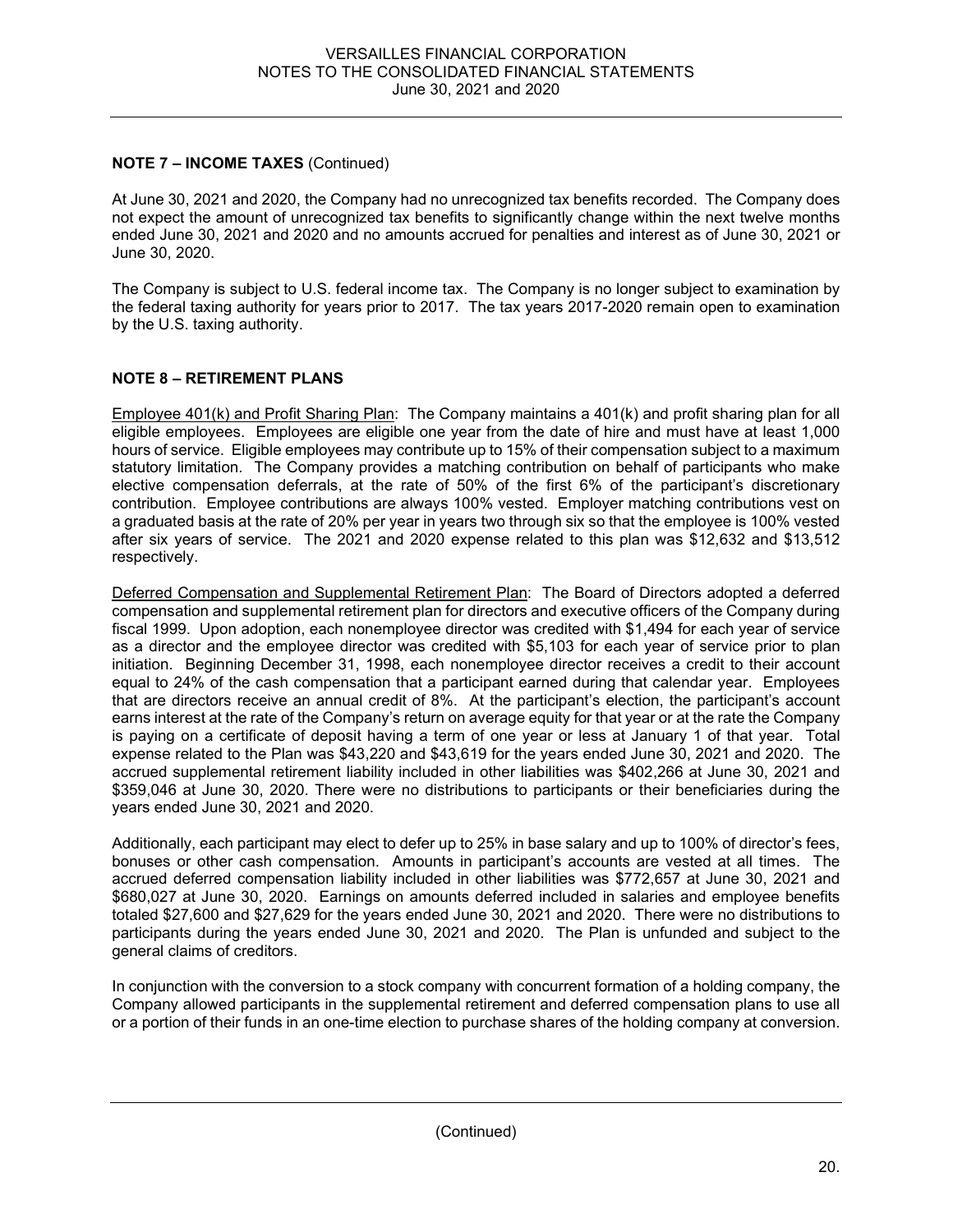# **NOTE 8 – RETIREMENT PLANS** (Continued)

The shares are held in a Rabbi Trust and the obligation under the plans will be settled with these shares. Participant stock held by the Rabbi Trust is classified in equity in a manner similar to the manner in which treasury stock is accounted for. Subsequent changes in the fair value of the stock are not recognized. The deferred compensation obligation is classified as an equity instrument and changes in the fair value of the amount owed to the participant are not recognized. These shares are considered outstanding for the purpose of both basic and diluted EPS. The participants elected to use \$354,600 to purchase 35,460 shares of common stock.

### **NOTE 9 – EMPLOYEE STOCK OWNERSHIP PLAN**

As part of the conversion to a stock company, the Company formed a leveraged ESOP. The plan has a December 31 year-end and the first allocation was December 31, 2010. The ESOP borrowed from the Company, totaling \$342,000, to purchase 34,200 shares of stock at \$10 per share. The Company may make discretionary contributions to the ESOP, as well as paying dividends on unallocated shares to the ESOP, and the ESOP uses funds it receives to repay the loan. When loan payments are made, ESOP shares are allocated to participants based on relative compensation and expense is recorded. Dividends on allocated shares increase participant accounts. The shares in the plan are expected to be allocated over a twenty year period.

Participants receive the shares at the end of employment. A participant may require stock received to be repurchased unless the stock is traded on an established market. During the year ended June 30, 2020, the Company was required to repurchase 3,328 shares at \$28 per share. The Company was not required to repurchase any shares during the year ended June 30, 2021.

Contributions to the ESOP during the years ended June 30, 2021 and 2020 were \$17,223 and \$17,322. ESOP expense was \$37,081 and \$42,528 for the year ended June 30, 2021 and 2020, respectively.

Shares held by the ESOP were as follows:

|                                                                 | 2021                    | 2020                    |
|-----------------------------------------------------------------|-------------------------|-------------------------|
| Allocated<br>Committed to be released<br>Unearned               | 15.482<br>855<br>14,535 | 13,772<br>855<br>16,245 |
| <b>Total ESOP shares</b>                                        | 30,872                  | 30,872                  |
| Fair value of unearned shares                                   | 308,869                 | 359,015<br>S.           |
| Fair value of allocated shares subject to repurchase obligation | 328,993                 | 304,361                 |

The Company expects to allocate 1,710 shares for the December 31, 2021 plan year.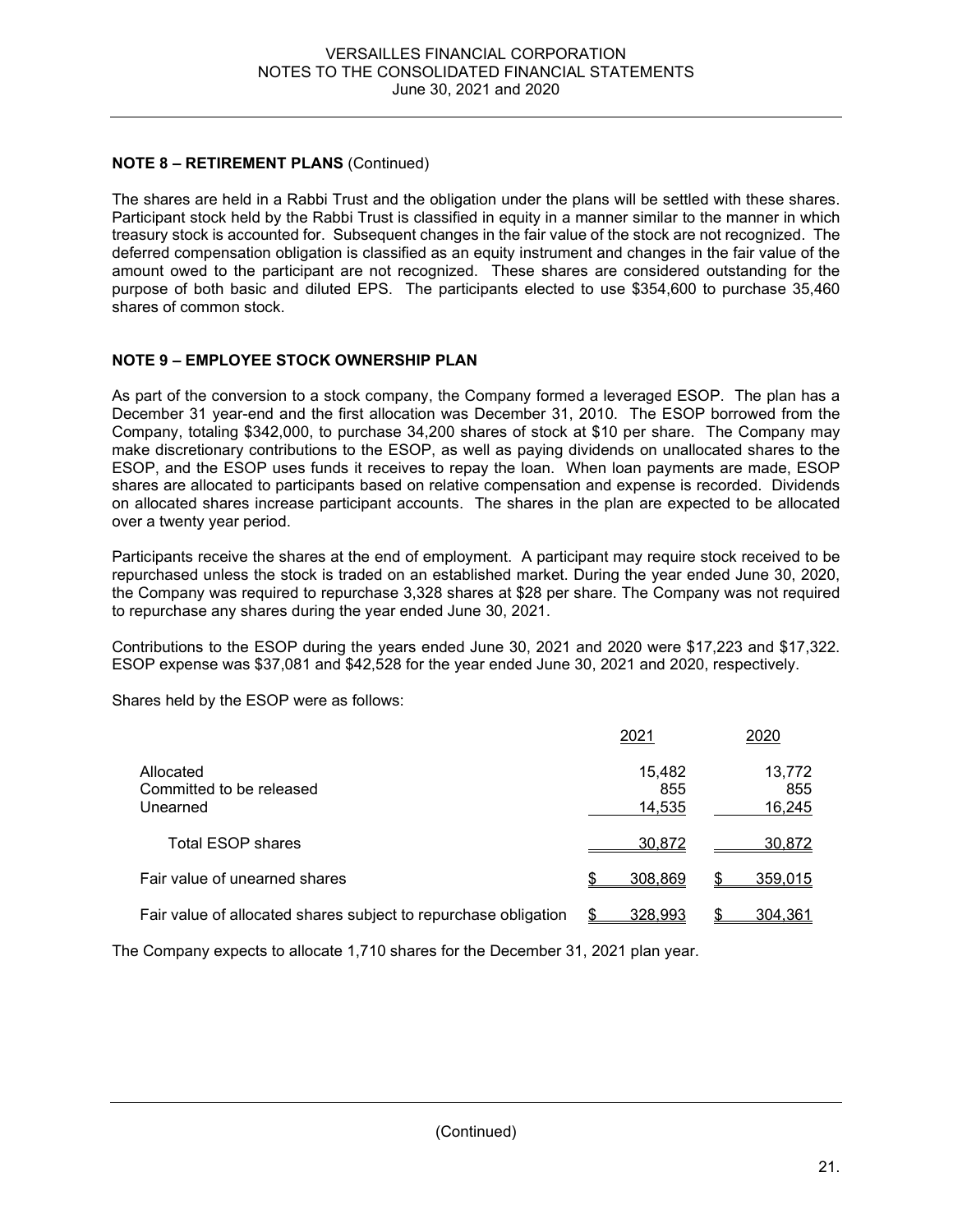### **NOTE 10 – COMMITMENTS, OFF-BALANCE-SHEET RISK AND CONTINGENCIES**

Some financial instruments, such as loan commitments, credit lines and letters of credit are issued to meet customer financing needs. These are agreements to provide credit or to support the credit of others, as long as conditions established in the contract are met, and usually have expiration dates. Commitments may expire without being used. Off-balance-sheet risk to credit loss exists up to the face amount of these instruments, although material losses are not anticipated. The same credit policies are used to make such commitments as are used for loans, including obtaining collateral at exercise of the commitment.

Commitments to make loans at current market rates at year-end were as follows.

|                                     | 2021      |                 |          | 2020      |                |
|-------------------------------------|-----------|-----------------|----------|-----------|----------------|
|                                     | Balance   | Rate            |          | Balance   | <u>Rate</u>    |
| 1-4 family real estate – fixed rate | 1.277.000 | $3.49 - 5.24\%$ | <b>S</b> | 1.580.000 | $3.50 - 4.74%$ |

Commitments to make loans are generally made for periods of 60 days or less. The loan commitments have maturities ranging up to 30 years.

At June 30, 2021 and 2020, the Company had \$0 and \$50,000 of unused lines of credit, respectively.

#### **NOTE 11 – FAIR VALUE**

Fair value is the exchange price that would be received for an asset or paid to transfer a liability (exit price) in the principal or most advantageous market for the asset or liability in an orderly transaction between market participants on the measurement date. There are three levels of inputs that may be used to measure fair values:

Level 1 – Quoted prices (unadjusted) for identical assets or liabilities in active markets that the entity can access as of the measurement date.

Level 2 – Significant other observable inputs other than Level 1 prices such as quoted prices for similar assets or liabilities; quoted prices in markets that are not active; or other inputs that are observable or can be corroborated by observable market data.

Level 3 – Significant unobservable inputs that reflect a company's own assumptions about the assumptions that market participants would use in pricing an asset or liability.

The Company used the following methods and significant assumptions to estimate fair value:

Investment Securities: The fair values for investment securities are determined by quoted market prices, if available (Level 1). For securities where quoted prices are not available, fair values are calculated based on market prices of similar securities (Level 2), using matrix pricing. Matrix pricing is a mathematical technique commonly used to price debt securities that are not actively traded, values debt securities without relying exclusively on quoted prices for the specific securities, but rather by relying on the securities' relationship to other benchmark quoted securities (Level 2 inputs). For securities where quoted prices or market prices of similar securities are not available, fair values are calculated using discounted cash flows or other market indicators (Level 3).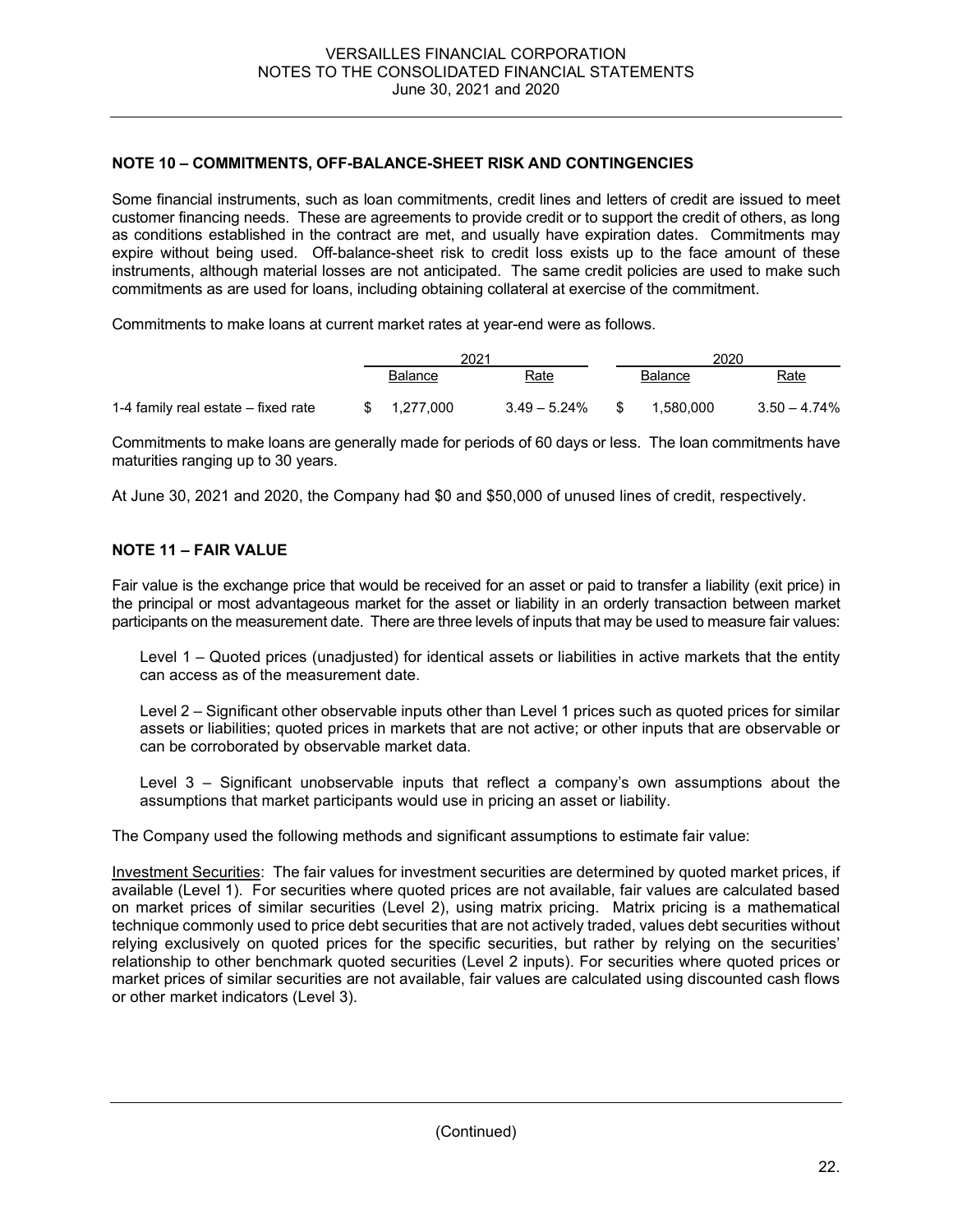#### **NOTE 11 – FAIR VALUE** (Continued)

There were no financial instruments measured at fair value on a recurring basis at June 30, 2020. Assets and liabilities measured at fair value on a recurring basis at June 30, 2021, are summarized below:

|                                                                                            | Fair Value Measurements at<br>June 30, 2021 Using:                |  |    |                                              |    |                                       |     |           |
|--------------------------------------------------------------------------------------------|-------------------------------------------------------------------|--|----|----------------------------------------------|----|---------------------------------------|-----|-----------|
|                                                                                            | Quoted Prices in<br>Active Markets for<br><b>Identical Assets</b> |  |    | Significant<br>Other<br>Observable<br>Inputs |    | Significant<br>Unobservable<br>Inputs |     |           |
|                                                                                            | (Level 1)                                                         |  |    | (Level 2)                                    |    | (Level 3)                             |     | Total     |
| Financial assets                                                                           |                                                                   |  |    |                                              |    |                                       |     |           |
| Securities available for sale                                                              |                                                                   |  |    |                                              |    |                                       |     |           |
| U.S. treasury securities                                                                   | \$                                                                |  | \$ | 3,784,168                                    | \$ |                                       | \$. | 3,784,168 |
| U.S. government agencies<br>Government sponsored agencies -<br>residential mortgage-backed |                                                                   |  |    | 313.455                                      |    |                                       |     | 313.455   |
| <b>FHLMC</b>                                                                               |                                                                   |  |    | 498,275                                      |    |                                       |     | 498,275   |
| <b>GMNA</b>                                                                                |                                                                   |  |    | 501,525                                      |    |                                       |     | 501,525   |
| <b>FNMA</b>                                                                                |                                                                   |  |    | 504,461                                      |    |                                       |     | 504,461   |
| Total securities available for sale                                                        |                                                                   |  |    | 5,601,884                                    |    |                                       |     | 5,601,884 |

There were no financial instruments measured at fair value on a non-recurring basis at June 30, 2021 or June 30, 2020. The carrying amounts and estimated fair values of financial instruments, not carried at fair value, at June 30, 2021 and 2020 are as follows:

|                              |                         |                     | Fair Value Measurements at |      |                |                    |
|------------------------------|-------------------------|---------------------|----------------------------|------|----------------|--------------------|
|                              | Carrying                |                     | June 30, 2021 Using:       |      |                |                    |
|                              | Value                   | Level 1             | Level 2                    |      | Level 3        | Total              |
| <b>Financial assets</b>      |                         |                     |                            |      |                |                    |
| Cash and                     |                         |                     |                            |      |                |                    |
| cash equivalents             | \$<br>16,975,479        | \$<br>16,975,479 \$ |                            | - \$ | $\sim$         | \$<br>16,975,479   |
| Interest bearing             |                         |                     |                            |      |                |                    |
| time deposits                | 1,750,000               |                     | 1,750,000                  |      |                | 1,750,000          |
| Securities held to           |                         |                     |                            |      |                |                    |
| maturity                     | 36.212                  |                     | 36,648                     |      |                | 36,648             |
| Loans, net of allowance      | 35,788,968              |                     |                            |      | 38,484,763     | 38,484,763         |
| <b>FHLB</b> stock            | 397.500                 | N/A                 | N/A                        |      | N/A            | N/A                |
| Accrued interest             |                         |                     |                            |      |                |                    |
| receivable                   | 75.515                  |                     | 16.602                     |      | 58.913         | 75,515             |
| <b>Financial liabilities</b> |                         |                     |                            |      |                |                    |
| Deposits                     | \$<br>$(46,730,581)$ \$ | $(31.973.908)$ \$   | $(14,832,000)$ \$          |      | $\blacksquare$ | \$<br>(46,805,908) |
| FHLB advances                | (2,000,000)             |                     | (2, 143, 025)              |      |                | (2, 143, 025)      |
| Accrued interest payable     | (18, 787)               |                     | (18, 787)                  |      |                | (18,787)           |
|                              |                         |                     |                            |      |                |                    |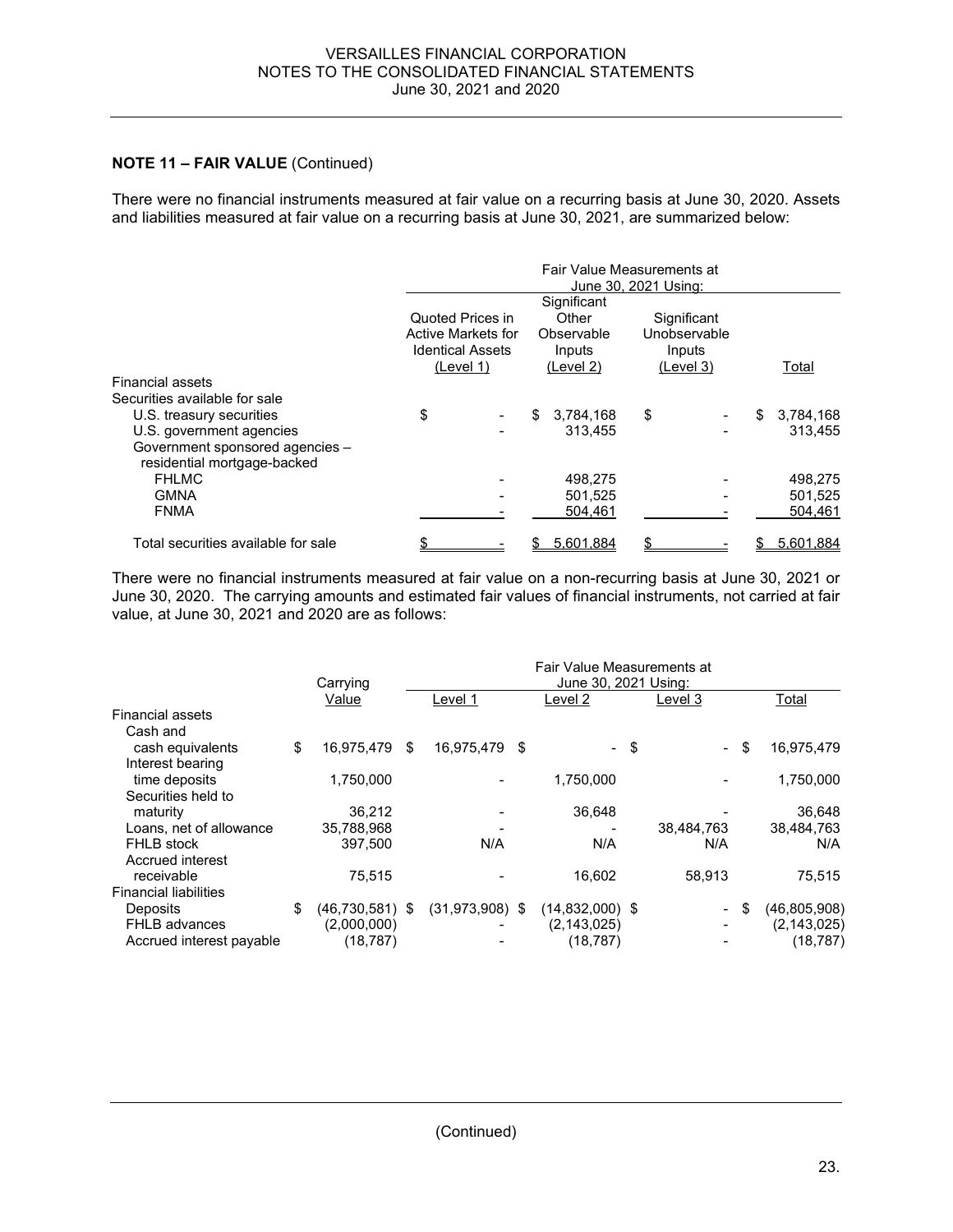# **NOTE 11 – FAIR VALUE** (Continued)

|                              |          |                     |    |                      |  | Fair Value Measurements at |      |                |    |                |
|------------------------------|----------|---------------------|----|----------------------|--|----------------------------|------|----------------|----|----------------|
|                              | Carrying |                     |    | June 30, 2020 Using: |  |                            |      |                |    |                |
|                              |          | Value               |    | Level 1              |  | Level 2                    |      | <u>Level 3</u> |    | Total          |
| <b>Financial assets</b>      |          |                     |    |                      |  |                            |      |                |    |                |
| Cash and                     |          |                     |    |                      |  |                            |      |                |    |                |
| cash equivalents             | \$       | 16.884.390          | \$ | 16,884,390 \$        |  |                            | - \$ | $\sim$         | \$ | 16,884,390     |
| Interest bearing             |          |                     |    |                      |  |                            |      |                |    |                |
| time deposits                |          | 1,250,000           |    |                      |  | 1,285,000                  |      |                |    | 1,285,000      |
| Securities held to           |          |                     |    |                      |  |                            |      |                |    |                |
| maturity                     |          | 61,952              |    |                      |  | 64,021                     |      |                |    | 64,021         |
| Loans, net of allowance      |          | 39,207,690          |    |                      |  |                            |      | 41,868,319     |    | 41,868,319     |
| <b>FHLB</b> stock            |          | 397,500             |    | N/A                  |  | N/A                        |      | N/A            |    | N/A            |
| Accrued interest             |          |                     |    |                      |  |                            |      |                |    |                |
| receivable                   |          | 92,106              |    |                      |  | 5,071                      |      | 87.035         |    | 92,106         |
| <b>Financial liabilities</b> |          |                     |    |                      |  |                            |      |                |    |                |
| Deposits                     | \$       | $(44, 028, 230)$ \$ |    | $(26, 613, 207)$ \$  |  | $(17,522,000)$ \$          |      | $\sim$         | \$ | (44, 135, 207) |
| <b>FHLB</b> advances         |          | (2,000,000)         |    |                      |  | (2, 192, 000)              |      |                |    | (2, 192, 000)  |
| Accrued interest payable     |          | (44, 492)           |    |                      |  | (44, 492)                  |      |                |    | (44,492)       |

While these estimates are based on management's judgment of the appropriate valuation factors, no assurance exists that, were the Company to have liquidated such items, the estimated fair values would necessarily have been realized. The estimated fair values should not be considered to apply to subsequent dates.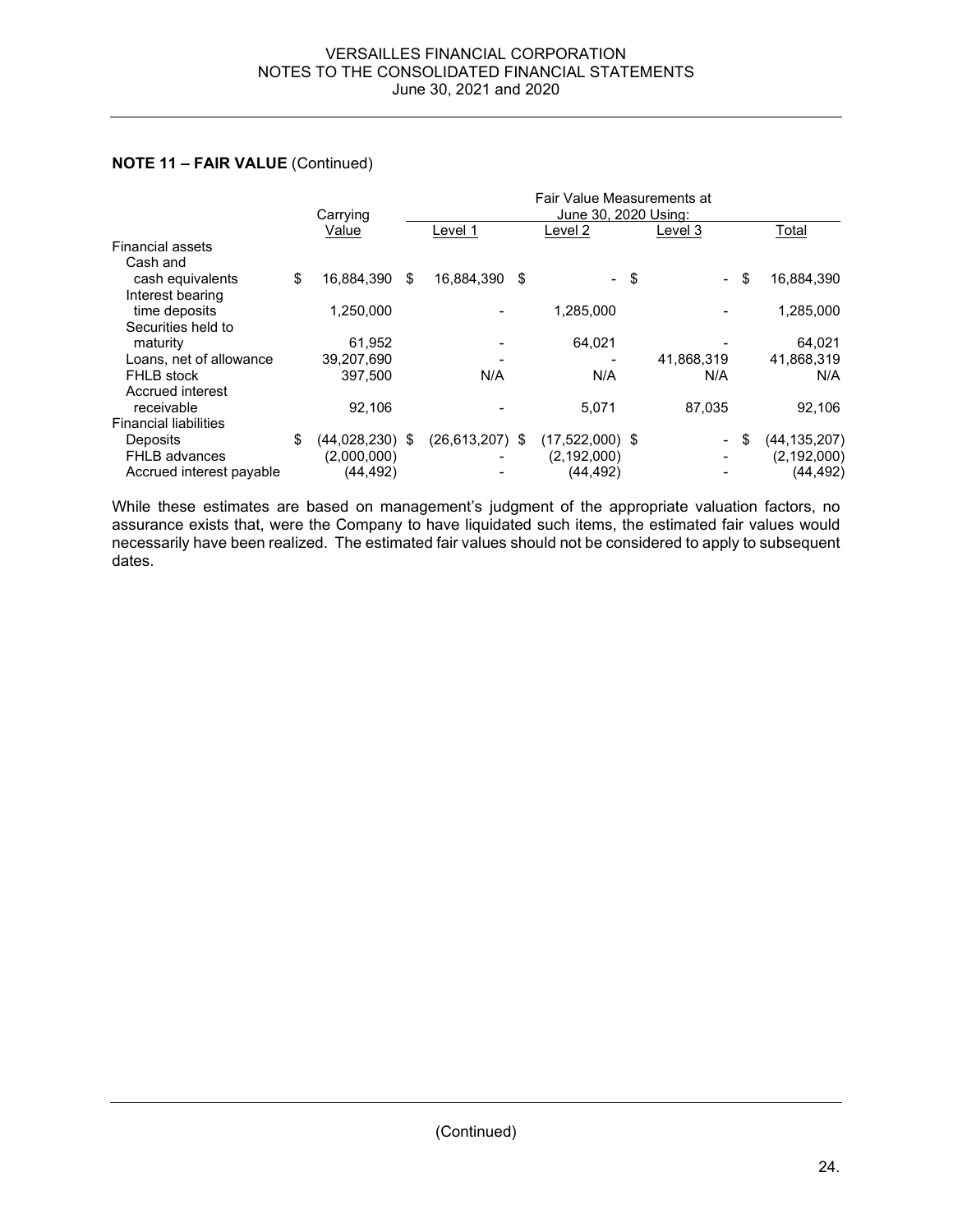### **NOTE 12 – REGULATORY MATTERS**

The Association is subject to various regulatory capital requirements administered by the federal banking agencies. Capital adequacy guidelines and prompt corrective action regulations involve quantitative measures of assets, liabilities and certain off-balance-sheet items calculated under regulatory accounting practices. Capital amounts and classifications are also subject to qualitative judgments by the regulators. Failure to meet capital requirements can initiate regulatory action. The net unrealized gain or loss on available for sale securities is not included in computing regulatory capital. The Association must hold a capital conservation buffer of 2.50% above the adequately capitalized risk-based capital ratios or face restrictions. Management believes as of June 30, 2021, the Association meets all capital adequacy requirements to which it is subject.

Prompt corrective action regulations provide five classifications: well-capitalized, adequately capitalized, undercapitalized, significantly undercapitalized and critically undercapitalized, although these terms are not used to represent overall financial condition. If adequately capitalized, regulatory approval is required to accept brokered deposits. If undercapitalized, capital distributions are limited, as is asset growth and expansion, and capital restoration plans are required.

In 2019, the federal banking agencies jointly issued a final rule that provides for an optional, simplified measure of capital adequacy, the community bank leverage ratio framework (CBLR framework), for qualifying community banking organizations, consistent with Section 201 of the Economic Growth, Regulatory Relief, and Consumer Protection Act. The final rule became effective on January 1, 2020 and was elected by the Association as of June 30, 2021 and 2020. In April 2020, the federal banking agencies issued an interim final rule that makes temporary changes to the CBLR framework, pursuant to section 4012 of the Coronavirus Aid, Relief, and Economic Security (CARES) Act, and a second interim final rule that provides a graduated increase in the community bank leverage ratio requirement after the expiration of the temporary changes implemented pursuant to section 4012 of the CARES Act.

The community bank leverage ratio removes the requirement for qualifying banking organizations to calculate and report risk-based capital but rather only requires a Tier 1 to average assets (leverage) ratio. Qualifying banking organizations that elect to use the community bank leverage ratio framework and that maintain a leverage ratio of greater than required minimums will be considered to have satisfied the generally applicable risk based and leverage capital requirements in the agencies' capital rules (generally applicable rule) and, if applicable, will be considered to have met the well capitalized ratio requirements for purposes of section 38 of the Federal Deposit Insurance Act. Under the interim final rules the community bank leverage ratio minimum requirement is 8.5% for calendar year 2021, and 9% for calendar year 2022 and beyond. The interim rule allows for a two-quarter grace period to correct a ratio that falls below the required amount, provided that the bank maintains a leverage ratio of 7.5% for calendar year 2021, and 8% for calendar year 2022 and beyond.

Under the final rule, an eligible banking organization can opt out of the CBLR framework and revert back to the risk-weighting framework without restriction. As of June 30, 2021 and 2020, the Association was a qualifying community banking organization as defined by the federal banking agencies and elected to measure capital adequacy under the CBLR framework.

At June 30, 2021 and 2020, the most recent regulatory notifications categorized the Association as well capitalized under the regulatory framework for prompt corrective action. There are no conditions or events since that notification that management believes have changed the institution's category.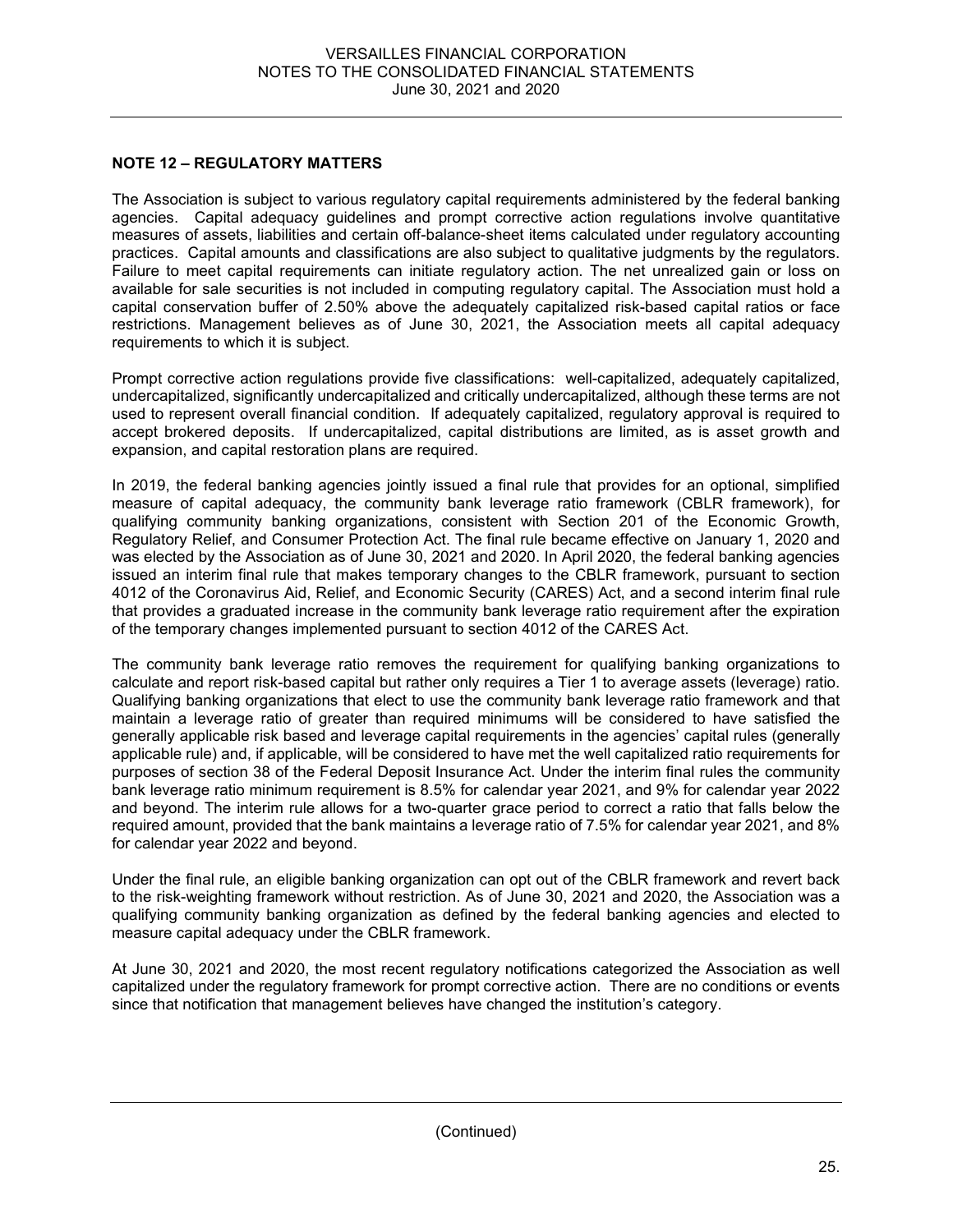### **NOTE 12 – REGULATORY MATTERS** (Continued)

At year-end, the Association's actual and required capital amounts (in thousands) and ratios were as follows.

|                                                                  |    |                  |       |     | To Be Well | Capitalized Under<br><b>Prompt Corrective</b><br><b>Action Regulations</b> |
|------------------------------------------------------------------|----|------------------|-------|-----|------------|----------------------------------------------------------------------------|
|                                                                  |    | Actual<br>Amount | Ratio |     | Amount     | (CBLR Framework)<br>Ratio                                                  |
| June 30, 2021<br>Tier I (core) capital (to average total assets) | \$ | 11.681           | 18.6% | \$. | 5.329      | 8.5%                                                                       |
| June 30, 2020<br>Tier I (core) capital (to average total assets) | S  | 11.751           | 20.2% | S   | 4.655      | $8.0\%$                                                                    |

The Qualified Thrift Lender test requires at least 65% of assets to be maintained in housing-related finance and other specified areas. If this test is not met, limits are placed on growth, branching, new investments and FHLB advances, or the Company must convert to a commercial bank charter. Management believes that this test is met.

The Association converted from a mutual to a stock institution, and a "liquidation account" was established at \$7,378,641, which was net worth reported in the conversion prospectus. The liquidation account represents a calculated amount for the purposes described below, and it does not represent actual funds included in the consolidated financial statements of the Company. Eligible depositors who have maintained their accounts, less annual reductions to the extent they have reduced their deposits, would receive a distribution from this account if the Company liquidated. Dividends may not reduce shareholders' equity below the required liquidation account balance.

#### **NOTE 13 – EARNINGS PER SHARE**

The two-class method is used in the calculation of basic earnings per share. Under the two-class method, earnings available to common shareholders for the period are allocated between common shareholders and participating securities according to dividends declared (or accumulated) and participation rights in undistributed earnings. The factors used in the earnings per share computation follow:

|                                                                                                                                                                              | $202^{\circ}$                   |   |                                |
|------------------------------------------------------------------------------------------------------------------------------------------------------------------------------|---------------------------------|---|--------------------------------|
| Basic<br>Net income available to common shareholders<br>Less: Income allocated to participating securities                                                                   | \$<br>148,477<br>(1,291)        | S | 350,121<br>(2,757)             |
| Net income allocated to common shareholders                                                                                                                                  | 147.186                         |   | 347.364                        |
| Weighted average common shares<br>outstanding including participating securities<br>Less: Average unearned participating securities<br>Less: Average unallocated ESOP shares | 387,289<br>(1, 102)<br>(15.390) |   | 388,253<br>(2, 254)<br>17,100) |
| Weighted average shares                                                                                                                                                      | 370.797                         |   | 368,899                        |
| Basic and diluted earnings per common share                                                                                                                                  | 0.40                            |   | 0.94                           |